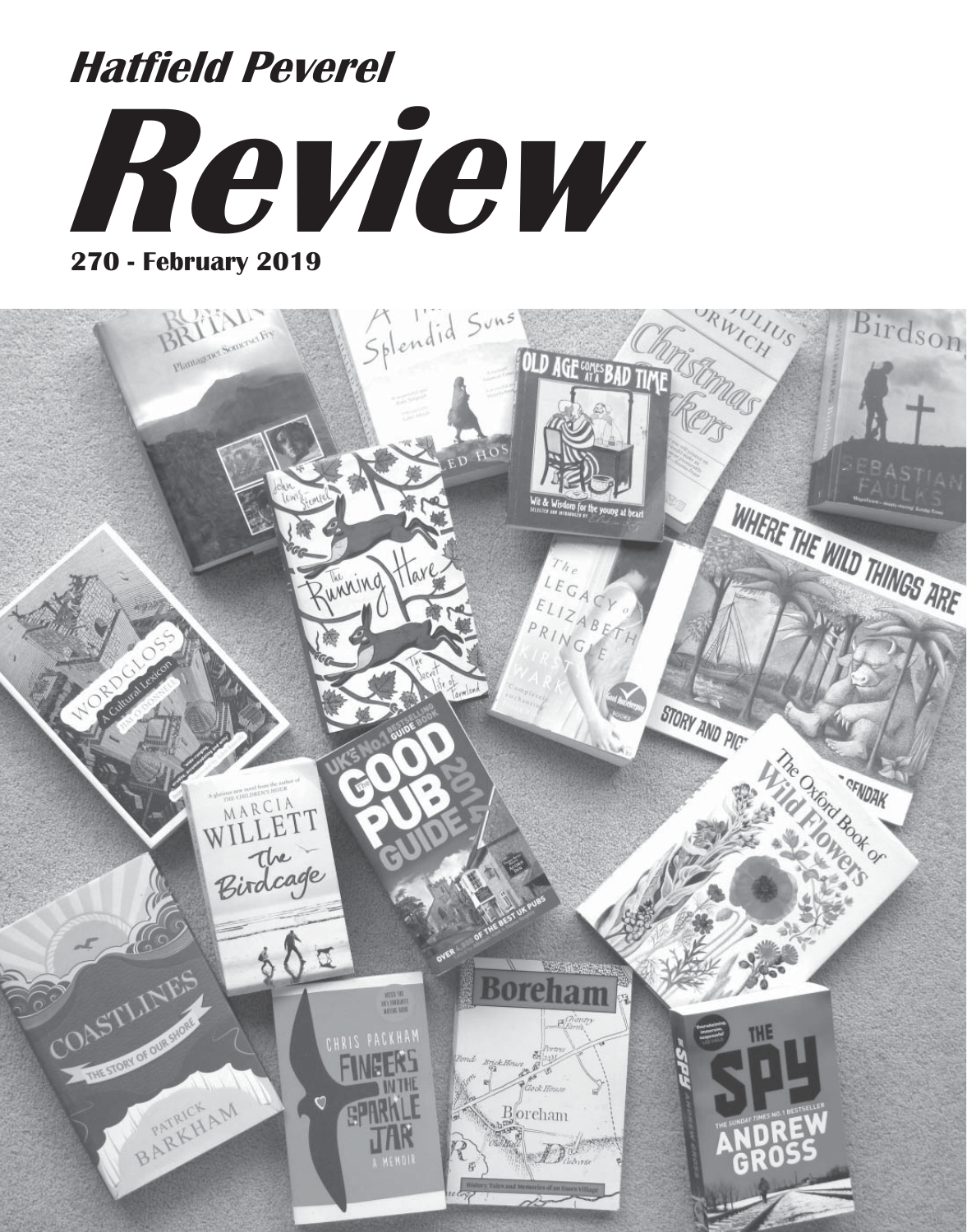

## **Hatfield Peverel Review**

Hatfield Peverel Parish Council publication. Opinions expressed are not necessarily those of the Council.

The editors are Jackie and Ken Earney. Contributions to 59 Willow Crescent, by email to kenearney@hotmail.com or by phoning 01245 381235.

#### **Contents**

| Library closure, The Lost Words            | 3  |
|--------------------------------------------|----|
| Allotments/Horticulture Society            | 4  |
| Letter spot, Bob Mountfort                 | 5  |
| Parish Council/goodbye to litter picker    | 6  |
| NDP update/Bowls Club                      | 7  |
| Goodbye to Mary Coffin/Power 75 Club       | 8  |
| St Andrews Junior School/Poems             | 9  |
| Hadfelda WI/Village hall/Poppies           | 10 |
| Christmas in the Park - Jamie lights up    | 11 |
| Library happenings/Helen Rollason          | 12 |
| News from St Andrews/MU                    |    |
| News from All Saints, Ulting/Lunch club    | 13 |
| Methodist Church/Foodbank                  | 14 |
| Farleigh Hospice/New Nursery uniforms      | 15 |
| Maldon Film Club/CAB/Barn Dance            | 16 |
| Goodbye Jim Page                           | 17 |
| Wine Club/Gremlins/Tweet Tweet             | 18 |
| Useful telephone numbers/Parish Council 19 |    |
| New Year's Day walk/Poppy Appeal           | 20 |
|                                            |    |

**Copy for the April issue by Friday, 15th March please**

## **Local events and happenings round and about**

## **Diary Dates**

Parish Council page 6 Church diary dates pages 12, 13, **14**  Village hall events page 10

#### **February**

- 21 Folk Dance Club
- 27 Hadfelda WI
- 28 Hatfield Peverel Walkers

#### **March**

- 2 St A's coffee morning cancelled
- 4 Parish Council meeting, village hall 7.30
- 6 Flower Club
- 7 Folk Dance Club
- 9 Methodist coffee morning, 10am The Street
- 13 Wine Club
- 16 Helen Rollason coffee morning St Andrews
- 20 Horticutural Society speaker meeting
- 21 Folk Dance Club
- 27 Hadfelda WI
- 28 Hatfield Peverel Walkers

#### **April**

- 1 Parish Council
- 3 Flower Club
- 4 Folk Dance Club
- 6 St Andrews coffee morning 10am
- 6 Spring Show
- 13 Methodist Church coffee morning 10am, The Street

*Front cover - books -our library - is its time up? See pages 3, 9 and 11*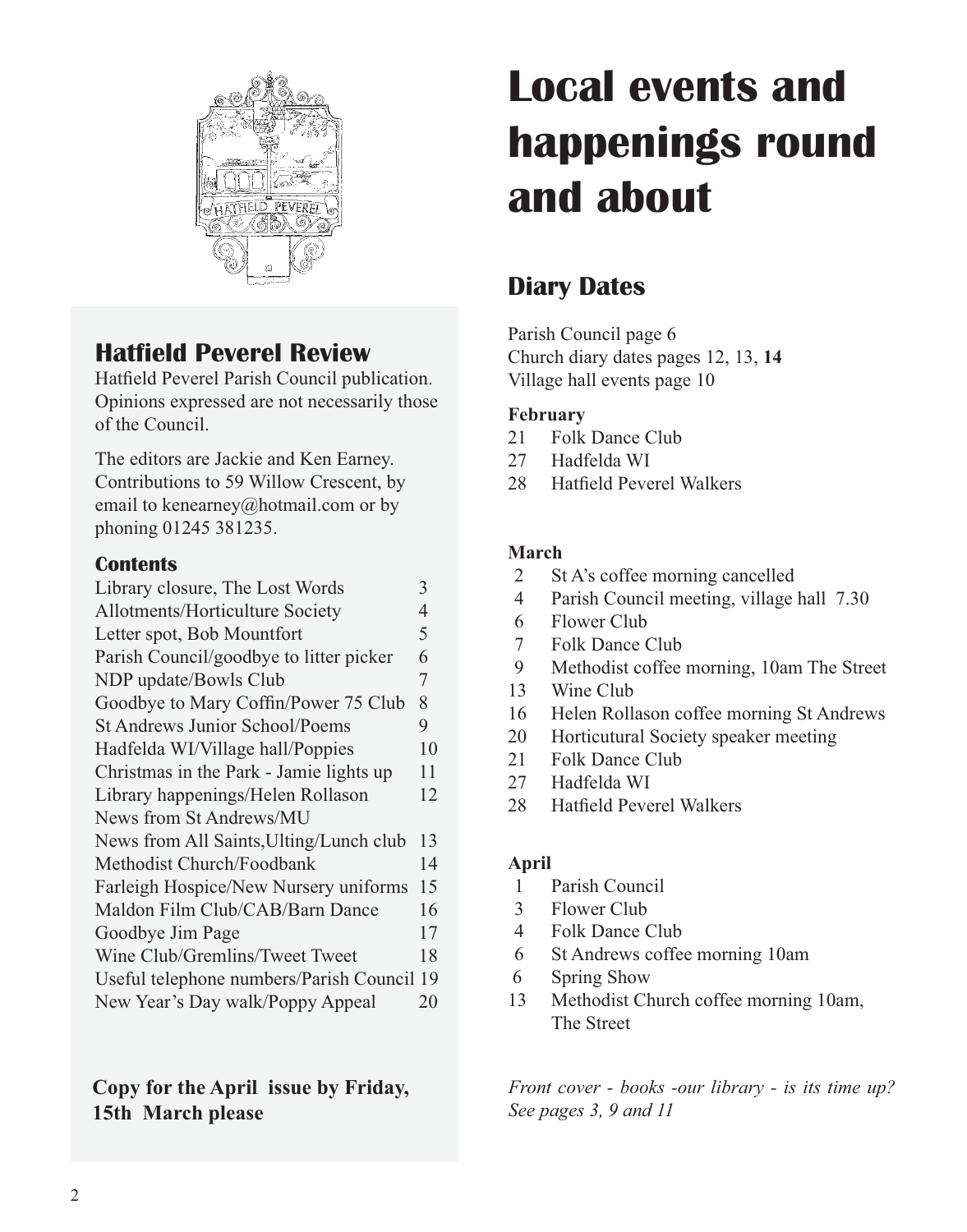

## **Proposed Library closure - Join, Order, Borrow Below is a letter from Cathy Etherridge, a long-term supporter of Hatfield Peverel Library**

*'I have been told that our Library has a score of 48 points out of the 50 needed to retain a library facility which would be volunteer led. To score 50 points we could move from category 4 to Category 3. This is fantastic as some of those in our category are scoring low to mid 30s. As we are scoring well it might be a good idea to start a community group to carry on with the campaign and if necessary meet with representatives from ECC and also, in the event we are successful, form a group of volunteers. If you are interested please contact me on 07743 711384.*

*I have written to our County Councillors and the Councillor whose name appears on the strategy plan explaining why our village needs to keep a library facility. I have explained the threat of isolation and loneliness to many people, from young mums to the elderly and quoted an article in Psychology Today magazine on the detrimental effect of the above on people's overall health and wellbeing. Also that some cannot use the bus and would be denied library access, also the unreliable bus service is a factor.*

*I am told that writing letters to Essex County Council will help our cause. Please write to them and fill in the consultation form. Our performance will be monitored after the close of the consultation period on 20 February - only a few days left! so it's not too late to turn this around.*

**Please, please - join the library, order books, borrow books to help keep this fantastic service.**

## **The Lost Words - A Spell Book**

**'Once upon a time, words began to vanish from the language of children'....opening words from Robert Macfarlane's book, illustrated with magical illustrations by Jackie Morris**

Some years ago - more than three or four perhaps - I was listening to the radio and caught the end of a sad, unbelievable tale. Words that children use to describe the natural world around them - acorn, adder, kingfisher, willow, newt (*o newt you are too cute*) to name a few - disappearing from our word books, removed perhaps forever. Primroses were just coming out in our garden - primrose, was this to be a lost word?

I recalled some of the old names my grandmother used and one, when she saw a snail, was hoddenidod, (if you are a certain age like me you may remember it). I could have gone on line and found how that name came about instantly but it was more fun to get out our elderly Shorter Oxford English Dictionary (*surely this was not the villain? In fact, we think it was the children's version of the Oxford English dictionary*). No

hoddenidod but hoddy-doddy from dodman, a small snail-shell.

 Snailie, snailie, Shoot out your horns, Tell us if 'twill be A bonnie day the morn

The story does not end here. In January we read that Robert Macfarlane's words had been set to music by a group of well-known traditional musicians. We went last week to Snape Maltings to hear the première of a tour of their work - it was an uplifting evening.

In the second half of the programme we became aware of a figure at the far corner of the stage - it was Jackie who, with her brush, was outlining the sinuous shape of two entwining otters. More technology meant we could see on screen her every brushstroke bringing these animals to life.

It's been said that this is a book that should be in every library, both school and public, in the country, and already indeed many schools have acquired copies. The words are lyrical and the paintings sublime.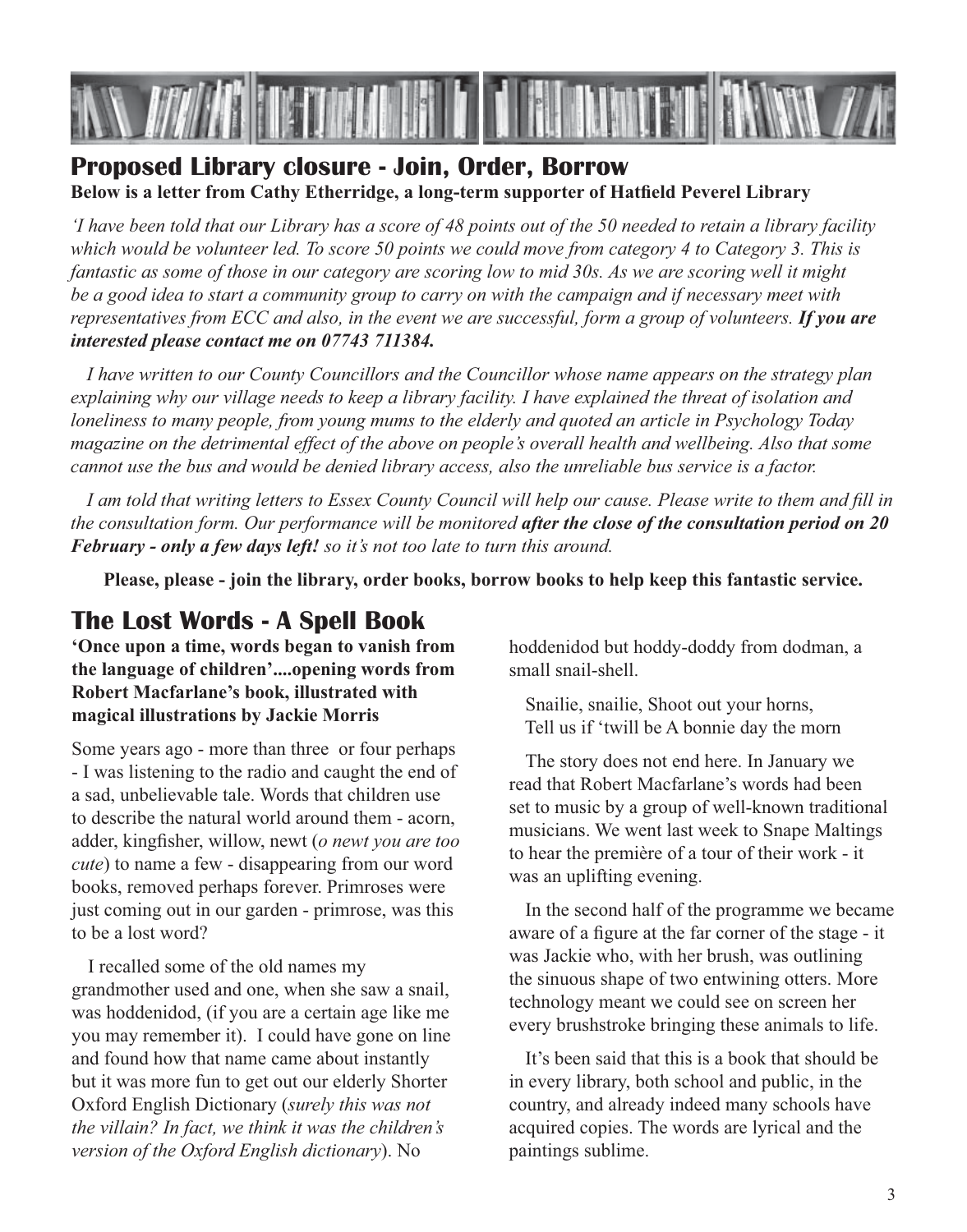## **The busiest time of any gardening year is nearly upon us**

#### **Allotment and growing news - Drew Price HPAA new site letting officer www.hpaa.org.uk**

Tello and welcome to a new year and season of gardening. The busiest time of any gardening  $\perp$  year is nearly upon us. Spring is definitely around the corner with buds appearing everywhere. So now is the best time to get a head start. In my last article, I emphasised creating and planning. Now to work.

The most important thing for our allotmenteers or you in your garden is to get your seed beds in the best possible shape and ready to receive.

#### **Top jobs moving into spring**

 1 Now is a great time to plan your vegetable crop rotations for the coming year. Enjoy the fresh air, on dry sunny days. Also put out food and water for hungry birds. Put up bird nesting boxes this month - it's the last chance before tits and other birds start looking for a suitable residence.

#### **Digging and preparing**

- 2 Enrich your soil before planting with your own compost, well-rotted horse manure or a multipurpose fertiliser that is dug in.
- 3 Disperse worm casts in lawns. Hoe and mulch weeds to gain control early.

#### **Prune – yes early spring is the time**

- 4 Prune apple and pear trees, shrubs and climbers, such as Wisteria, hardy evergreen hedges, and bush and climbing roses.
- 5 Prune raspberry canes summer-fruiting to 6 inches, autumn-fruiting down to ground level.

#### **Planting**

- 6 Start forcing rhubarb. And this is your last chance to plant bare-rooted raspberries.
- 7 Chit early spuds in a cool, light place at 10ºC for planting from mid-March onwards.
- 8 Sow sweet peas indoors in deep pots for endless flowers from July onwards.
- 9 Moss will start growing on lawns before the grass, so now is the time to kill it with ferrous sulphate. Mow the lawn on dry days (if needed).

*In the spring, at the end of the day, you should smell like dirt*. Margaret Atwood

*Spring is nature's way of saying, 'Let's party!'* Robin Williams

*More grows in the garden than the gardener sows.* Spanish Proverb

## **2019 year book and schedule**

**Hatfield Peverel/Ulting Horticultural Society Trina Butcher, Publicity 01245 380532** *www.essexinfo.nethatpevgardens*

**You can collect your 2019 year book and schedule from Upsons Farm Shop, and join the society and get your membership card. Subscriptions are £3, senior citizens £2.**

**Y** J elecome to the snowdrops, coming out in If hundreds in the churchyard in spite of a biting wind - still a bit of warmth in the sunshine A few daffodils tucked away in warm corners tho' a friend who lives in Bury Lane had blossoms since before Christmas and still coming!

**First speaker meeting Wednesday 20 March** The history of the garden at Ulting Wick (past and present) told by head gardener Louise Nicholls. Doors open 7.30pm, talk starts at 8pm. Refreshments are free of charge but donations will be gratefully accepted. The speaker donates her fees to the Marie Curie charity and additional monies will be most welcome.

**Everyone is welcome: free to members, non members £2.**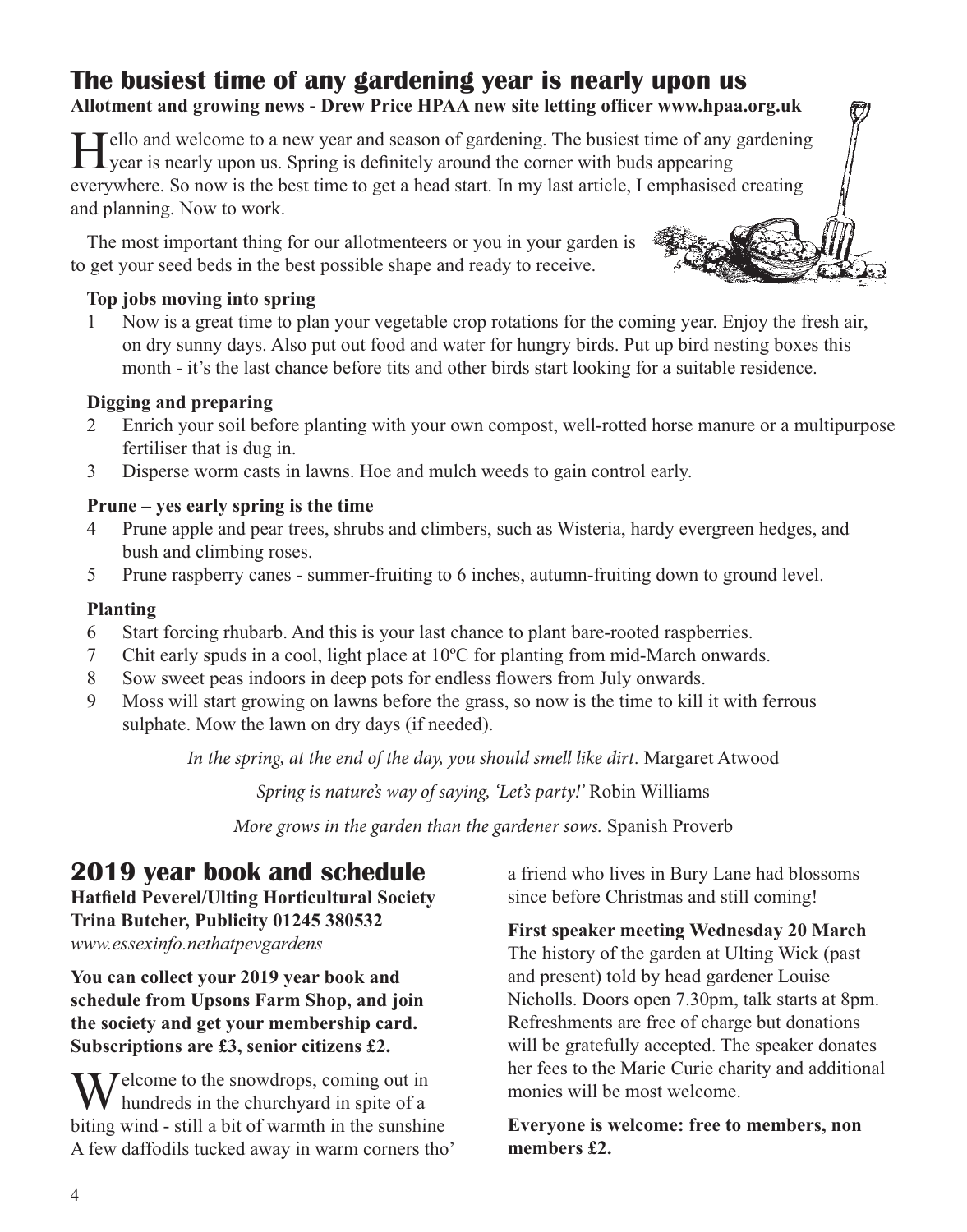#### **Spring Show, Saturday 8 April: doors open 2pm**

Come and bring the family to our village Spring Show. There is plenty of time if you would like to enter one of the many classes - flowers and vegetables, crafts, a photograph or two, a jar of jam, or a cake (you could win  $£10$  in the special cake competition - this Spring a swiss roll) and there are exciting classes for young people.

For details you can collect a schedule from Upsons Farm or look on the society's website (details are above). The more exhibits the more for everyone to look at. We have a lot of talent in our village! Hope to see you there.

**Saturday 7 May plant sale and coffee morning 10am until 12 noon at Oaklands, Nounsley Road.** Wonderful plants, wonderful refreshments.



*This lovely photograph was winner in the society's Autumn photographic competition for landscapes. Sorry, I have mislaid your name!* 

#### **The Society's annual fve-day holiday - 14 to 18 July - is to Wiltshire**

We are heading back down south to Bradford-on -Avon based at the Leigh Park Country House and vineyard (sounds promising!). Gardens will include The Old Mill at Ramsbury, Windmill Cottage, Market Lavington, Laycock Abbey, village and garden incorporating the Fox Talbot photographic museum.

**There are some places available**: if you are interested give Clive Emberson a ring - 01245 381704, or email: cliveemberson@outlook.com He will be only to pleased to help you.

## **Slip ups galore - you can't get the staff!**

reply to Bob Mountfort (sorry Bob, should  $\sum$  have remembered you are a 't' and not a 'd') regarding the birth of The Review in the December issue.

*Thank you for your email with reminders of how it was and also who was involved. To fill in some details: the printers were Beeleigh Litho, now Kempco Ltd who took over around ten years ago, the same outfit but the people have come and gone although Steve Willis was in at the beginning. He's looking for his gold medal (which he - and his team - deserve).*

*The first Village Guide was printed in 1973: the aerial view on the cover came from an aerial survey of the UK in 1970 by Aerofilms Ltd, Borehamwood. Interestingly early covers remained the same until 1992 when a later survey photo was used. Catherine Voysey's introduction to this guide (she was chairman at the time) reads* - *'The cover for this seventh edition of* 

*the Hatfield Peverel Guide is the new aerial photo taken in 1991. It replaces the one , taken 21 years ago, which has been used for all past editions. You will find it an interesting exercise to spot the differences'.*

*Older villagers note later editions show The Pines.*

*When time came for the 2006 edition - the last - it was decided there would be no advertisements. Jubilation and sighs of relief from those who, in all weathers, had previously spent many hours knocking on doors, selling space and collecting information.*

*Now at the flick of a button we can get all the information we want - and don't want!*

*RIP Hatfield Peverel Guide!*

#### **Such is life**

Without starting you can arrive nowhere

Blessed is he that expects nothing, for he shall never be disappointed

Handle your tools without mittens. Remember the cat in gloves catches no mice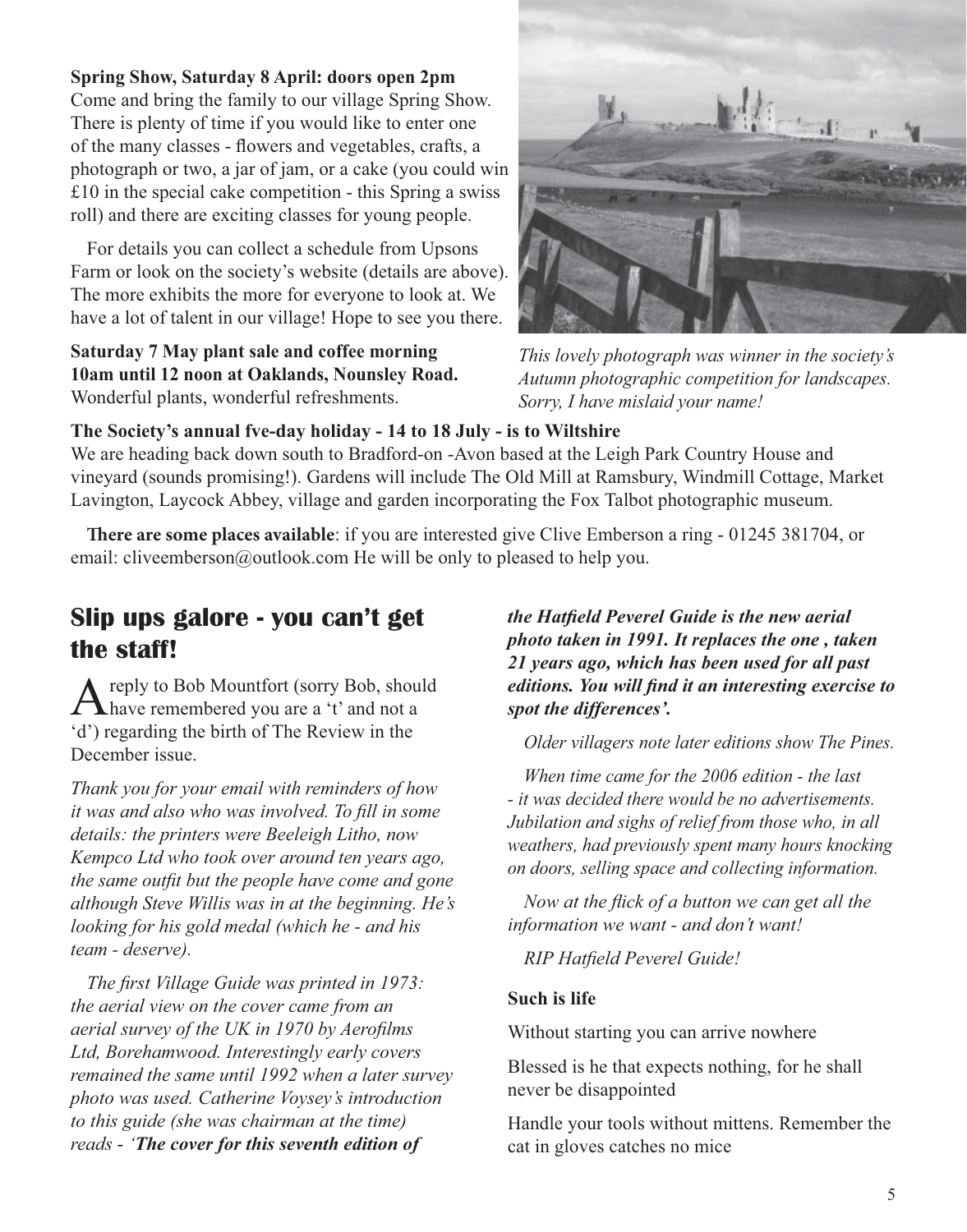## **Parish Council news**

**Sarah Gaeta, Clerk to the Parish Council Parish Council Office, Community Association Village Hall, Maldon Road, Hatfield Peverel, CM3 2HP. Tel 01245 382865. Email: parishclerk@hatfieldpeverelpc.com**

**The Parish Council would like to wish you all a happy and peaceful 2019.**

**Street lighting - if you find a street lamp that needs repair, can you please report it to the clerk on the number above. Alternatively she is** available in the Parish Office Monday to Friday between 9am and 1pm



**Are you passionate about your community?** Have you considered standing for election in the May 2019 Parish Council elections? Parish Councillors are the champions of their community and give residents a voice on the decisions the Council makes. Becoming a Parish Councillor will allow you to make a real difference in your community by engaging with residents, local groups and businesses to find out their needs; making decisions on which services and projects the Council should take forward; and getting involved locally to ensure the services are meeting your community's needs.

If you would like further information on standing for election or on what being a Parish Councillor involves, please contact the Clerk or come along to one of our **monthly meetings - first Monday in the month 7.30pm village hall unless otherwise stated. 4 March, 1 April, 6 May.**

#### **Planning**

#### **The following applications have recently been made**

Demolition of existing conservatory and the erection of an orangery to the rear of 1 Rookery Close. Application for approval of details reserved by condition 3 of approval 16/02096/OUT at land at Station Road. **Please note, these applications may have been granted, withdrawn or refused by the time of printing.**

#### **The following applications have recently been granted**

Installation of a canopy at 1 Birkdale Rise. Single storey side and rear extensions and new vehicle crossover at 11 The Green. Single storey side extension at Oakford Farm, Nounsley Road. Single storey rear/ side extension at Kenilworth, Ulting Road. Application for a variation of Conditions 5, 6 and 9 of planning permission 16/02096/OUT at Arla Dairy, Station Road. Single storey side extension at 39 Willow Crescent.

#### **The following applications have recently been refused**

Tree works at Thornwood, The Pines. Erection of 7 dwelling houses at The Wheatsheaf, The Green.

**Website** You can view all Parish Council news on the website: http://www.essex.info.net/hatfieldpeverel/

#### **The next Parish Council meetings are on Monday 4 March, Monday 1 April, and Monday 6 May**

## **Alan, you've done a great job!**

*The very long serving and excellent litter collector for Nounsley, Alan Porter, has recently retired. We should like to express our gratitude to him for helping to keep this area of the village so neat and tidy. We wish you all the best, Alan.*

*Now is perhaps an appropriate time for us to express appreciation to parish litter collectors, both past and present. They go about their duties quietly and unobtrusively, but their regular and extremely necessary work makes our village a much more pleasant environment for everyone. We thank them all.*

*Terry and Thelma Bard.* 

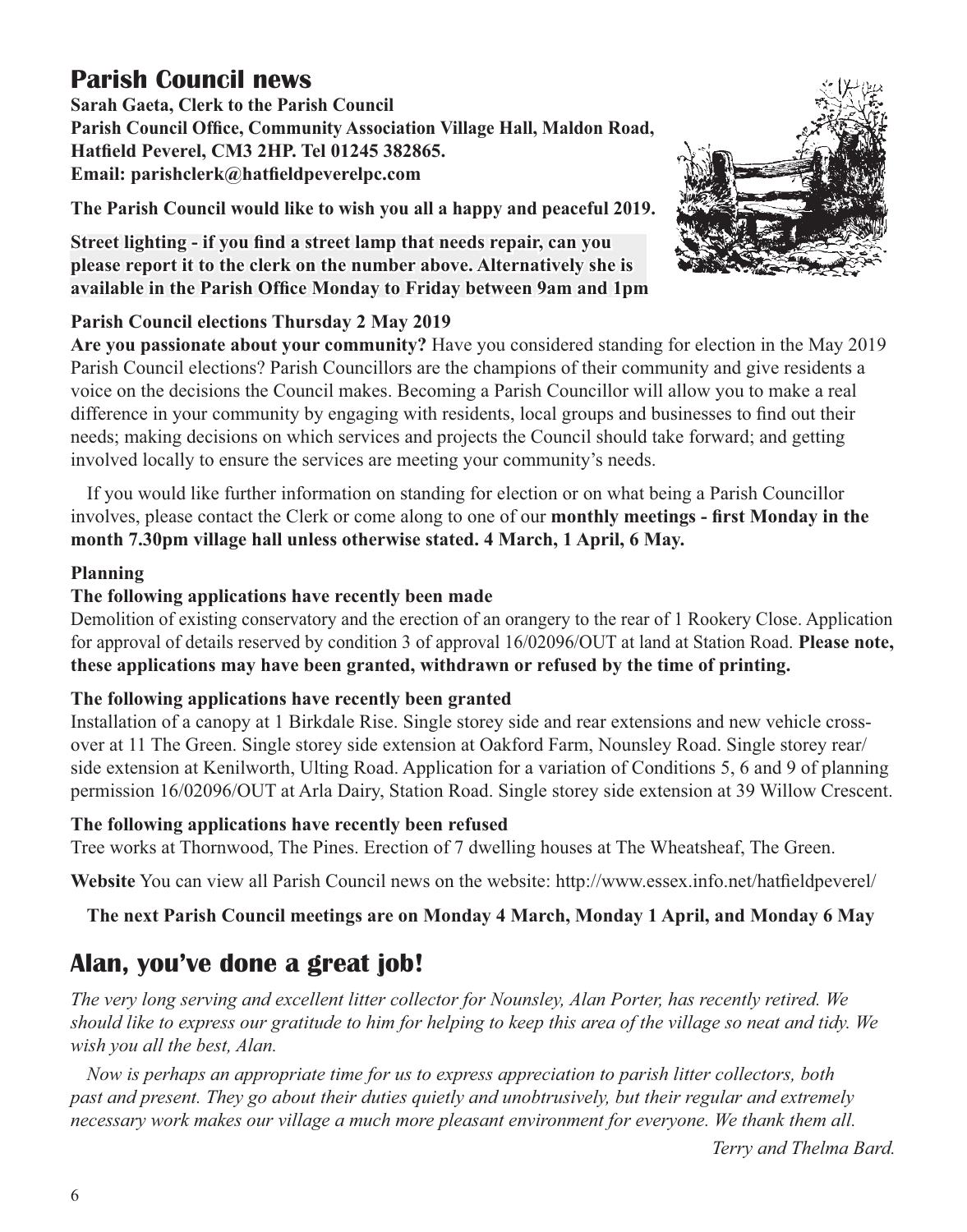## **NDP report February 2019**

The anticipated further six week consultation<br>that was due to commence in January was postponed due to the publication of new Basic Conditions on the 28th December 2018.

In early January the NDP group met with their consultant, Braintree District Council and Place Services to discuss the way forward in order that the examination may progress. On the advice of the Examiner, it was agreed to update the Habitat Regulation Assessment (HRA), and Strategic Environmental Assessment (SEA) Screening Reports, and also the Basic Conditions Statement.

A new HRA/SEA Screening Report, undertaken by Place Services, was sent to the Statutory Consultees, all of whom have now commented enabling a six week public consultation to take place on the amended version of the Plan which includes the three focused changes to Policies FI1 Transport and Access (page 47), HO1 Design of New Developments (page 57) and HO6 Allocation of the former Arla site (page 63) consulted on last May/June. A detailed report on why changes have been made will accompany the Plan along with the new HRA/SEA Screening Report and new Basic Conditions Statement. The consultation commenced on Monday 11 February ending on Monday 25 March. The consultation documents can be found on BDC's consultation portal:

#### **braintree.limehouse.co.uk/portal/**

Hard copies will be in the Library for viewing, or online at the Parish Council's website:

#### **www.essexinfo.net/hatfieldpeverel/the neighbourhood-development/**

If you wish to be kept informed of progress for the NDP then please email:

#### **hatfieldpeverelplan@gmail.com**

requesting your details are added to the contacts database. If you gave this permission previously, you will need to do so again due to the General Data Protection Regulations (GDPR) which came into force last year. The contact information you supply will be used solely to keep you informed about the progression of the NDP.



*On a bright and crisp morning Parish Council Chairman, Mark Weale, presented this year's Chairman's Allowance to Trevor Lenoir and Paul Thorogood of Hatfield Peverel Cricket Club. Councillor Weale nominated HPCC in recognition of their community engagement through the events they held last year in 2018. Congratulations!*

#### **Bowls Club celebrates... Rita Thomson - Bowls Captain, 01245 380038**

The Christmas party in December was a great evening. Winners of the games were Sandra Yolfrey and Ann Nicholls.

The New Year started with the Chrissie Hatfield Plate competition, was won by Steve Spooner. The triples competition for the Trevor Matthams Cup was won by Steve Barry, Dennis Partridge and Val Hudgell and the Jim Cowell Triples was won by Derek Aspinell, Dennis Partridge and Ray Kirby. In the second playing for the Chrissie Harris Memorial Cup Steve Barry was the winner.

Having recovered ourselves, the Tuesday League is going well and in the Essex League we won the away match against Courage. Our home match against Sanquine Reds resulted in another win. We are now in second spot!

**On behalf of the players at the Bowling Club, a happy new year to you all.**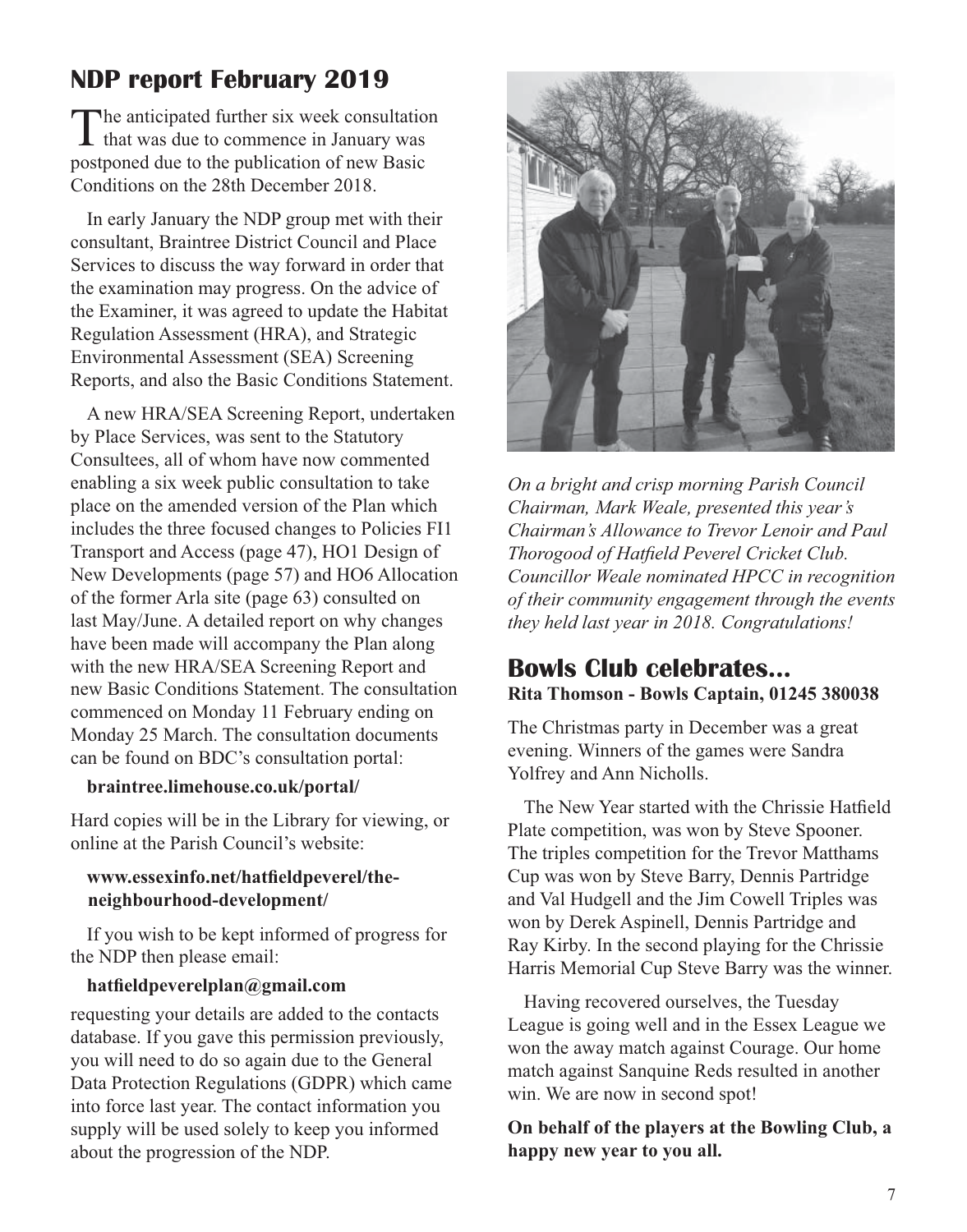## **Mary Sheila Coffin 1933 - 2018**

Many of you may have heard the sad news that Mary<br>Coffin passed away on 17 December, 2018. She will be remembered by many who live in the village.

Mary moved to Hatfield Peverel in 1960 with her husband John where she launched herself into village life. She was an active member of the Hatfield Peverel WI and the church, teaching at the Sunday school with Arthur Wagstaff. Together with her friend Pam, she set up the Hatfield Peverel Folk Dance Club. First run in the school canteen, with records played on a redundant record player, the club has gone from strength to



strength and continues to thrive. Some of you may remember the rehearsals for WI concerts held at Mary's house, or the ceilidhs she organised to raise funds for the scout hut and school swimming pool.

In 1964 she became a teacher at St Andrews, alongside Joyce Hancock, in the Infant School. She was described as 'loving, firm but fair'. Mary and John's three children were all born during their time in Hatfield Peverel and also attended St Andrews. The family left the village in 1970 and Mary kept in close touch with friends she had made. She welcomed opportunities to visit friends, support events, and to revisit her favourite places - a walk across Stonepath Meadow fishing in the ford, a walk along the river at the bottom of Crabb's Hill. Mary was a keen naturalist, and set up Young Ornithologist Clubs in schools she taught in after leaving St Andrews. She was also a keen volunteer for Essex Naturalist Trust, and could be found volunteering in the shop or chopping down shrub at Fingringhoe Wick in the eighties and nineties.

Mary will be remembered as a great friend, a generous and active member of the communities she lived in, first at Hatfield Peverel and then elsewhere. She lived a good life and faced difficulties with a quiet strength gained through faith and a determination not to make a fuss. Mary had left a note which ended... 'Please be happy...remember love is the most important thing in life...sharing, caring and laughter'

## **A fun afternoon at Power 75 Club**

**The club meets between 2pm - 4pm on the 4th Sunday of each month - January to December**.

Come and enjoy! Down the road from Hatfield Peverel the Museum of Power is holding an afternoon tea club on the 4th Sunday of the month as part of the Maldon Livewell Campaign. There will be tea/coffee, scrumptious cake and a choice of fun/informative/entertaining activities relating to science, engineering, art, technology and maths and nutritional guidance.

This is a regular face-to-face friendly link every month for people over 75 years of age who have little or no contact with family or friends. Come and enjoy friendship together, take part in the activities on offer or just relax! This is something to look forward to once month.

#### **Why join us?**

Museums are well known to be restorative environments - places where people go to relax, recharge, and boost their mental and physical well-being.

#### **Activities will include**

Lots of time to drink tea, eat cake and talk to each other. Craft Activities Art Sessions Magic and experiments Games/talks from interesting people.

#### **We look forward to sharing a fun time with you every month**

#### **Price £2 per person, per session**

To book, please contact Debbie or James on 01621 843183 or email powerof75@museumofpower.org.uk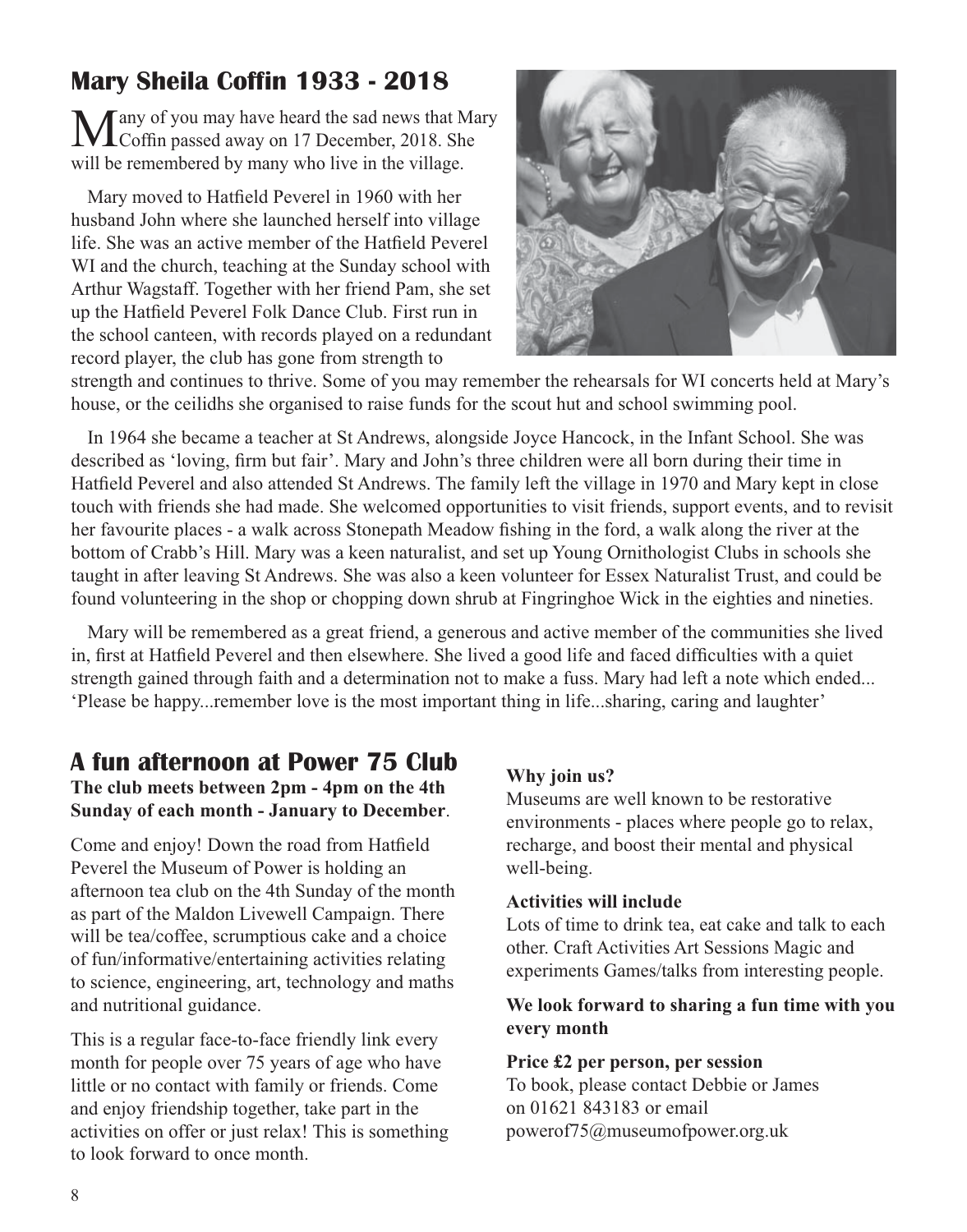## **Christmas Card winner Hatfield Peverel St**

**Andrew's Junior School**

ur pupil, Jasmine (Base 6) won the Christmas Card constituency competition for schools. Jasmine's card design (illustrated here) will have been posted out to many places in the UK and across the world. Congratulations, Jasmine.



We had a good time

in the lead-up to Christmas, our events were successful and appreciated by parents and pupils alike. Thanks to the JSA who paid for the cost of the coaches, the whole school was delighted to be able to travel to the Mercury Theatre, Colchester to enjoy the Pantomime, 'Jack and the Beanstalk'. Everyone had a fabulous time - ('Oh yes, they did!').

We were very pleased with the efforts of our Junior School Association who raised over £4,000 at the Christmas Bazaar. Following the retiring offering from our Year 3-4 Production, the school has been able to send £213 to 'Stand Up To Cancer' and in addition our Base 5 pupil, Emilie, raised a wonderful £84 for the same charity selling 'Kemi' bracelets to pupils which she had made herself. Thank you to everyone, and well done Emilie for your amazing effort. Keep an eye out for future JSA events - every penny raised is put back into the school to benefit all the children.

We have trips coming up this Spring Term. Year 3 will enjoy a 'Caveman Day' at Danbury Park - hope for a warm, dry Spring day! Year 5 will visit BAPS (Bochasanwasi Akshar Purushottam Sanstha) Shri Swaminarayan Mandir, the large Hindu Temple in Neasden, London, Year 4 will study the Romans at Colchester Castle and Year 6 will experience Harry Potter World.

We are sure they will have a great experience at their visits. As ever, thank you to Jackie, one of the Parish Review Editors, who keeps us on our toes and tries her best to make sure that we don't miss the deadlines!

Albeit a little late, may we wish everyone in the Hatfield Peverel community a very Happy New Year 2019.

## **Exit Library Left?**

*The Council's closing the Library It will happen some day soon Cut backs have to happen They tell us with great gloom*

*The books will go completely Nothing useful will be read Flickering screens will dominate Everything written and said*

*No more rhyme times for baby And helping others through the door No reference books and craft groups And choosing from titles galore*

*There'll be the usual consultation Your opinion is being sought But you can guess the likely outcome When the incoming finance is nought*

*So, value the village library Enjoy it's waning days Getting eaten up by Google Is more than a passing phase*

With acknowledgement to Valerie Waite: The Computer Swallowed Grandma

#### **Poems - thank you to**

Joyce Dawson. Pip Swallow, Judy Witney. and below, one that got away. Ring any bells?

*The Leader*

*I wanna be the leader I wanna be the leader Can I be the leader? Can I? I Can? Promise? Promise? Yipee, I'm the leader! I'm the leader OK, what shall we do?* Roger McGough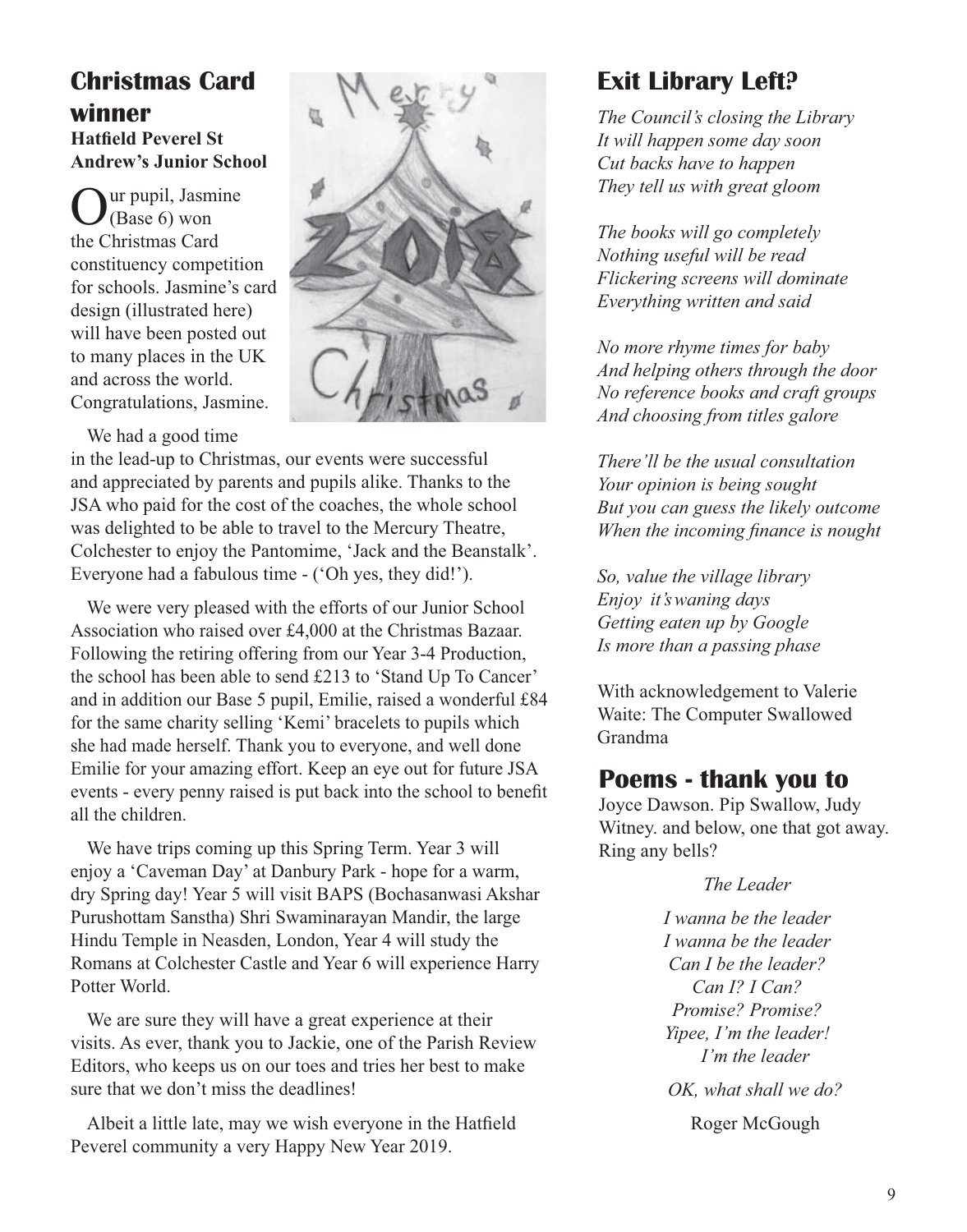## **Away with Christmas - welcome to Thames sailing barges and lunch at The Wheatsheaf Hadfelda WI - Marel Elliston**



Christmas seems a long time ago and as Hadfelda WI had no meeting in December, the Christmas party was held in November. Members were greeted with wine or a soft drink, each table had a bowl of nibbles and was decorated with holly and ivy, all designed to put everyone in the Christmas spirit!

Our speaker, Ian Davidson, gave an amusing talk entitled 'Christmas Fun', and it was exactly that. He kept us entertained with various anecdotes and stories about his experiences over Christmas - from choosing and buying presents, to selecting and purchasing the right amount of food, often with hilarious results. Everyone then enjoyed a lovely supper supplied by the members, during which they got their 'little grey cells' working trying to complete a quiz compiled by Theresa.

January 2019 was not only our first meeting of the New Year, but also the first when we met in the afternoon rather than the evening. We were delighted to welcome five visitors who, we hope, will become full members. What a brilliant start to the New Year!

David Gibson gave an entertaining and informative talk about Thames sailing barges - living close to Maldon the members are familiar with these lovely old ships, which made the talk even more interesting. What many of us didn't know was that many of the barges were involved in the evacuation at Dunkirk and a number never returned. Without the time and effort put in by volunteers to keep these lovely ships in good condition, they'd be lost forever.

Members where reminded about the lunch in February at The Wheatsheaf and to put their names on the list for the County Annual Meeting in Colchester where the main speaker is the Rev Richard Coles who was a contestant in 'Strictly Come Dancing 'and can regularly be heard on BBC Radio 4.

At our February meeting Peter Lazell's talk is 'On the Beat when Policemen had Feet'. The competition is your prettiest cup and saucer or mug.

**We meet on the fourth Wednesday of the month; our next meeting is 27 February, 2pm - 4pm in St Andrew's Church Hall. Visitors - men and women - are very welcome and the cost is £5 including tea/coffee and biscuits.**

## **What's happening in the village hall?**

**Facebook: Hatfield Peverel village hall Yearly membership £5**

Come and enjoy a drink and a chat in a friendly atmosphere, you will be made most welcome

#### **Opening times**

Monday to Saturday 7 - 11pm Sunday 12 noon - 4.30pm

**Special date Saturday 30 March, 8pm**  Mark and his band will be playing **Free entry, everybody welcome**

#### **Regular happenings**

**Bingo** (third Thursday in month) 21 February, 21 March

**Brag** (first Friday in month) 1 March, 5 April

**Poker** (third Saturday in month) 16 February, 16 March

**Darts** Monday nights Ladies team Tuesdays

**Booking for hall/meeting rooms** HPCA bookings@mail.com Village hall 01245 381481

**Village hall (** 01245 381481

#### **Poppy Appeal Royal British Legion**

**T**hank you very much for helping with our appeal. £60.97 was collected by St Andrews Junior School and without your help we would be unmable to continue our vital welfare and benevolent work.

Locally we raised almost £6,000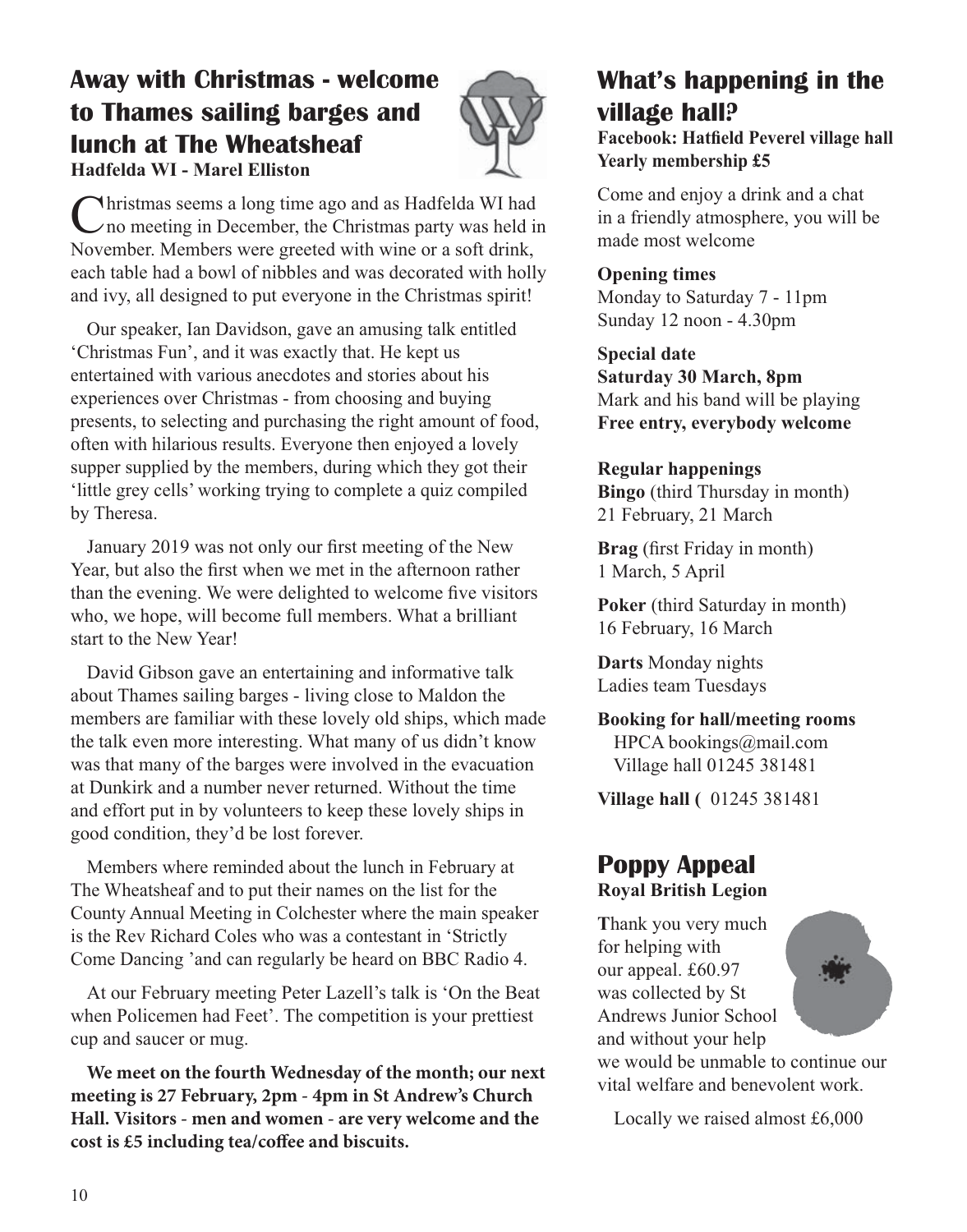## **Young Jamie lights up for Christmas!**

#### **Christmas in the Park**

The Community events committee has run 'Christmas in the Park' annually for the last three years. Last year was rather disrupted by snow, but this year was good bright winter weather. At dusk, everyone assembled in the village hall and was then led outside by a traditional Scottish piper to gather around the Christmas tree. There was a blessing by the Vicar and then a key member of the community turned on the tree lights to cheers from the gathered festive crowd.



*A happy Jamie Franks with Mum Kimmi and Dad Lee. Photo Meloney Dale*

This year events committee member,

and Parish Council Chairman, Mark Weale asked young Jamie Franks to turn on the lights: the committee knew Jamie loves Christmas and loves lights because of his deafness and the sensory side of it. They said we could raise money and awareness for the National Deaf Children's Society at the same time.

"Jamie was born deaf", his mum Kimmy Jones explains."He has sensineural bilateral profound hearing loss, which means he had no hearing in either ears due to a problem with their cochleas so he was born deaf. But at 14 months old he had a cochlea implant operation and can now hear at normal speech levels and is slowly catching up with his speech and communication."

Before the switch on Jamie just kept saying Merry Christmas and signing it to everyone, and saying "lights" and "Mark". His communication is a bit delayed due to his deafness. During the event he was very excited and loved all the attention and afterwards just wanted to look at the pretty lights and was so happy.

## **Library happenings**

**Ms Catherine Etheridge cathy1etheridge@aol.com**

#### **Library opening times**

Tuesday, Thursday 1 - 5pm Wednesday, Saturday 9am - 1pm Enquiries 0345 603 7628

**The Craft and Chat Group** continues to meet on **Thursday afternoons from 14.00 onwards.** We are helping each other with our projects along with time for a bit of chat. Come and join us.

#### **Family History**

We are going well and members are finding many things out about their family histories. Do come along if you are curious about your ancestors, you might find some surprises. **Third Wednesday of the month from 10am.**

#### **Scrabble Group**

Has yet to meet - hopefully we will kick off on the 4th Tuesday in February at 2pm and thereafter each 4th Tuesday afternoon.

## **New venue for Helen Rollason coffee morning**

ue to building work, the Helen Rollason coffee mornings held in The Street on the third Saturday of each month will be held in St Andrews church hall every month until further notice. The time for the coffee morning will be as usual 10.00-11:30am.

Hope to see you all there.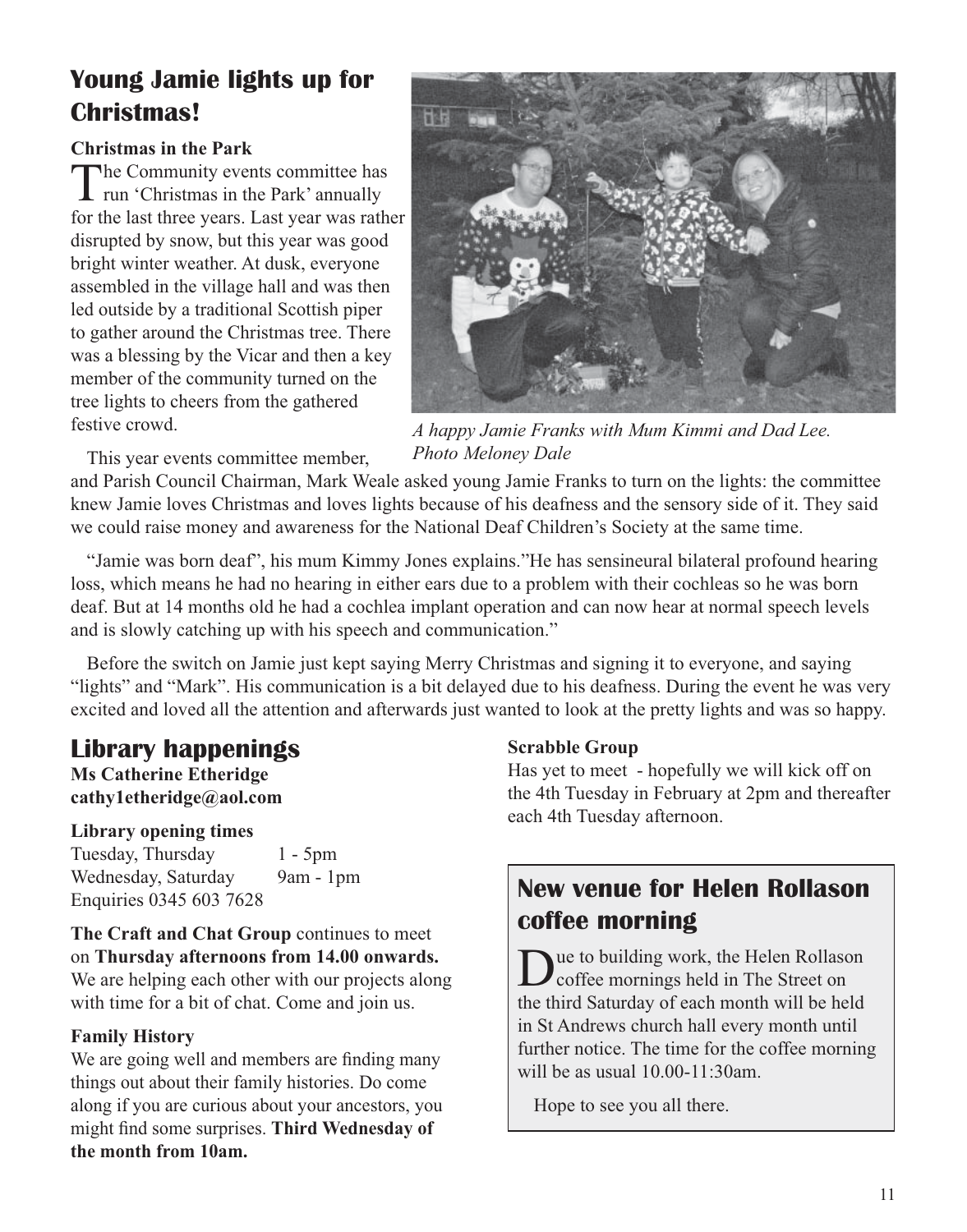## **News from St Andrews**

Christmas seems a long way past and the New Year feels<br>Like an extension of the old year. For the Church, the New Year began with Advent Sunday, 2 December 2018. Christmas at St Andrews went off with a swing, with Carol Songs of Praise, the Christmas coffee morning, a Messy Nativity (thanks John and Anna and helpers) event to which more than 50 people of all ages came along; and the services on Christmas Eve and Christmas Day. We should not forget the School Carol Services and the Junior School Christmas play.



We are now in the Epiphany season, where the readings concentrate for the most part on the revelation of Christ to the world, both Jews and Gentiles (non-Jews). Lent is almost as late as it can be; Ash Wednesday being on 6 March. Our Lent group this year will look at the Gospel of Luke, the basis for this year's readings.

#### **Temporary changes to Sunday services**

As some of you will know, the Church hall, kitchen and toilets are being refurbished. This has been in the pipeline for a long time, and we finally received the go ahead and start date is Monday 18 February to Friday 8 March. We won't really be in business until later the following week. Meanwhile, as there will be no facilities and no heating.all activities in the Church hall and Church have been cancelled or re-arranged.

#### **Church services on these dates - 24 February, 3 March, 19 March, 17 March will be held as below**

10.15am Service will be held in the Junior School hall - no evening service

8am Communion Service will be held in the Vicarage - no evening service

**Saturday 2 March** - Coffee morning **cancelled**

**Sunday 31 March** - Mothering Sunday a special service at 10.15am. It seems a long way ahead but time does fly! Details to follow; watch for posters.

## **Christmas readings and carols**

**Mothers Union - Jean Ashby**

At our annual members meeting Fr Stephen<br>took charge of the CD player for our carol favourites - if the carol wasn't on it, we sang unaccompanied!. We had an enjoyable time and finished with tea and Ann's delicious mince pies.

#### **Tuesday 8 January 2019**

We began New Year with our communion service conducted by Fr. Stephen, who reminded us that, at this season of Epiphany (Manifestation), we celebrate the manifestation by God of himself to the world in Jesus. The Magi offered Jesus royal gifts and worship. Not everyone is happy with our Jesus. Herod saw him as a threat to his power and authority and was willing to kill for it. Christians are challenged to be part of God's manifestation, revealing the love of God to the world by living out the example of Jesus in our own lives. God has a wider embrace than us, there is hope for us all.

We followed the service with our AGM as best we could. We are a small group and some members were unable to be there. We have no formal leader. Pat retired at the grand age of 92, suffering from poor health. We owe her a great debt of gratitude for her years of service. Thank you Pat.

Meanwhile Andrea, Ann and Elizabeth soldier on as our committee. Treasurer Andrea presented the financial statement for 2018 - we have a total of £617.74 in our accounts. She compiled an account of all MU meetings held during 2018 which was read out by Elizabeth as Andrea is visiting relatives in Australia.

The committee has been working out a programme of speakers for 2019. On 5 February we had a good turnout of members and friends (17plus) when Mr Roger Smith gave an interesting talk about the Essex and Herts Air Ambulance.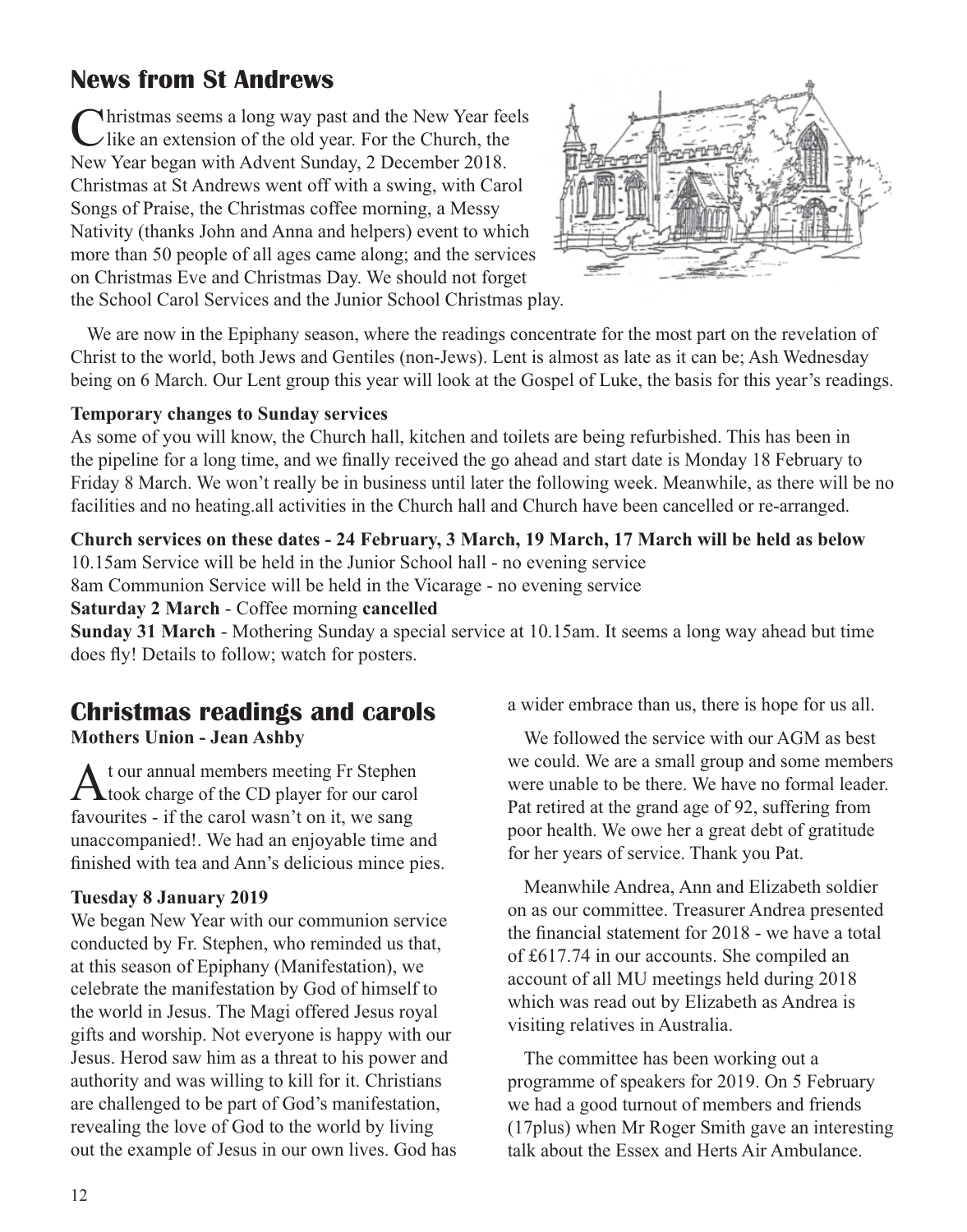## **News from All Saints, Ulting**

On Sunday 1 December All Saints celebrated Charles Cope becoming a Reader for the Parish of Hatfield Peverel and Ulting. Charles delivered the Sermon for Advent Sunday, beginning with the traditional Burmese greeting for Advent - Sweet December. He talked not only about the Advent of Christ but how Christians everywhere should be prepared for His Second Coming. The Service was followed by refreshments including a special cake for Charles (in action with Rev Derek in the photograph!) which was shared among those in the congregation.



The pathway leading to the Church porch was lined with candelit lanterns as a welcome to the Carols by Candlelight Service just as the sun was setting on Sunday 8 December. The church was filled with candles which provided the right atmosphere for the large and enthusiastic congregation. Carols were led by the Hadfelda Singers who also sang Christmas songs. As well as Bible readings, Christmas poems were included and to mark the 100 years anniversary of the First World War Armistice, Charles Cope and Geoff Smith read out the words of two soldiers who witnessed the 'Christmas truce' from the trenches. These poignant words were followed by singing the carol Silent Night. There followed a brisk trade in teas, coffees and home-made mince pies and cakes.

**Everyone has been sad to hear the news of the passing of Jim Page**. Jim had been an unwavering member of the congregation at St. Andrews and All Saints for many years until illness prevented him attending on a regular basis. He channelled his knowledge of history and his skill for research into finding out as much as he could about All Saints Church but it was not just the cold facts that fascinated him.

His fondness for the Church and its special features was evident in the passion with which he always spoke about it, and it was this passion which he was keen to share with everyone. He could always be relied upon to be available at the Open Days at the Church and to give talks there to organisations when they visited. His research is evident in the current leaflet detailing the features and history of All Saints, a leaflet which he wrote, designed and produced. His wisdom and good humour will be greatly missed.

Prayers and blessings. Rev Derek Clark

## **Lunch club and home visitors**

**Belinda Hull, 01376 512540**

#### **Lunch Club**

St Andrews lunch club extends a warm welcome to new members. Do you have an elderly friend or relative who would enjoy a meal and chat on the **second Tuesday of every month?**

We meet in the Church hall at mid-day for tea/ coffee before lunch at 12.30pm. The cost is £4 for a two course meal. You will meet old friends and make new ones. Transport can be arranged.

**Soup and sandwiches** is served on the fourth Tuesday of the month between 12am and 2pm. Cost is £2.50 including tea/coffee. Bring your friends and neighbours.

#### **Home visitors**

A small group of friends who take chat and friendship to anyone living on their own or recently bereaved. We would like to reach anyone who may feel isolated or on their own who would like more contact with the outside world. We would love to meet you, its good to talk and friendships can be made this way.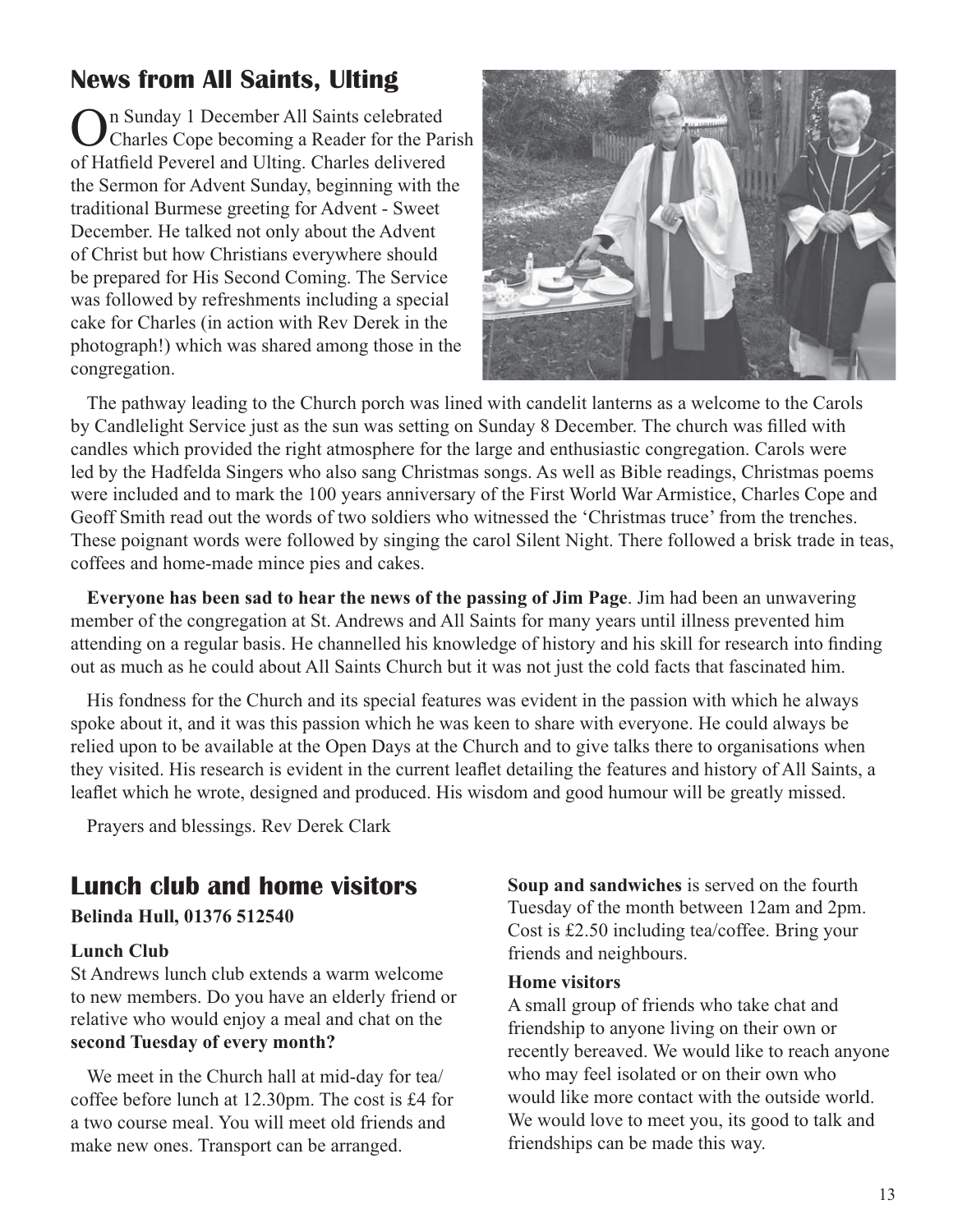## **Methodist Church**

Once again we happily welcomed our village Rainbow, Brownies and Guides with their families to join us for our annual carol service. The Church looked pretty bathed in the light of hundreds of candles. A big thank you to Gill Songer who led our service and to our music group of Nathan on piano, Eddie playing guitar and Jane leading our singing - well known carols such as 'Come and join the celebration' but also introducing a new tune for 'Away in a manger' and a newer carol 'Beneath the paper wrapping'

*Beneath the paper wrappings, there's an open stable door. Beneath the fir tree trappings, there's a welcome and there's more. Beyond the tinsel fairy is a presence that's divine, there's a child to change the future, turning water into wine.*

The three groups took a large part of the service with Rainbows singing and signing for us, Away in a Manger and We wish you a merry Christmas. The Brownies gave us the story of 10 Little Christmas Trees travelling to different places but losing a tree each time. The Guides joined in with a Bible reading telling of the birth of Christ. Gill helped us to make paper candles which illustrated her telling of the Nativity story. Afterwards we enjoyed tea and cakes which were well deserved. Thank you to all the groups for joining in our service and making it such a happy occasion. A great afternoon, enjoyed by all.

#### **Christmas at Reality Church**

Our special Christmas celebration for Reality Church was held on 23 December commencing with a breakfast for all our friends – tables were decorated, continental breakfast served and eggs and bacon cooked. After breakfast we were entertained in our service with a duo of puppets which gave a rocking rendition of Joy to the World. With more music from our regular singers we enjoyed singing Christmas carols and Ria, who led our service, reminded us of the wonder of the Christmas story from St Luke's Gospel.

John Clemo led our final Reality service of 2018 with us all taking part by providing the sound effects for the story of the Nativity from the Innkeeper's point of view. In this version he was not amused by having to open up his home to Mary and Joseph – lots of banging up and down stairs – but was finally overcome by the miracle and significance of the birth of the baby Jesus. This was not our final service of the year as we joined our friends at St Andrews to celebrate communion later that morning.

#### **Reality Church Facebook page**

Follow our events, information and pictures on our Facebook page Hatfield Peverel Reality Church

#### **Diary dates**

8 – 9 March Maldon Methodist Harambee Drama Group production of Jail Break – a musical about St Paul 9 March Coffee morning and cake stall at our Church in the Street, 10am - 12 noon 13 April Coffee morning and cake stall as above

### **Foodbank - thank you**

You have given us an amazing amount of food and our stocks are looking good. However, over Christmas we have seen increased numbers of clients thus distributing more food. We currently need (no baked beans for a while please!)

 Fruit juice (1lt Longlife) Longlife milk Sugart (500g bags please)\* Cold meats Hot meats

 Instant meals Coffee (small jars please)\* Tea bags (packs of 80 please)\* Toiletries - toothbrushes, toothpaste, deodorant, shampoo, toilet rolls

**\*Please note - we ask for small packs as large packs do not fit our boxes and it is difficult for clients to carry them home. For hygiene reasons we cannot split larger sizes or catering packs**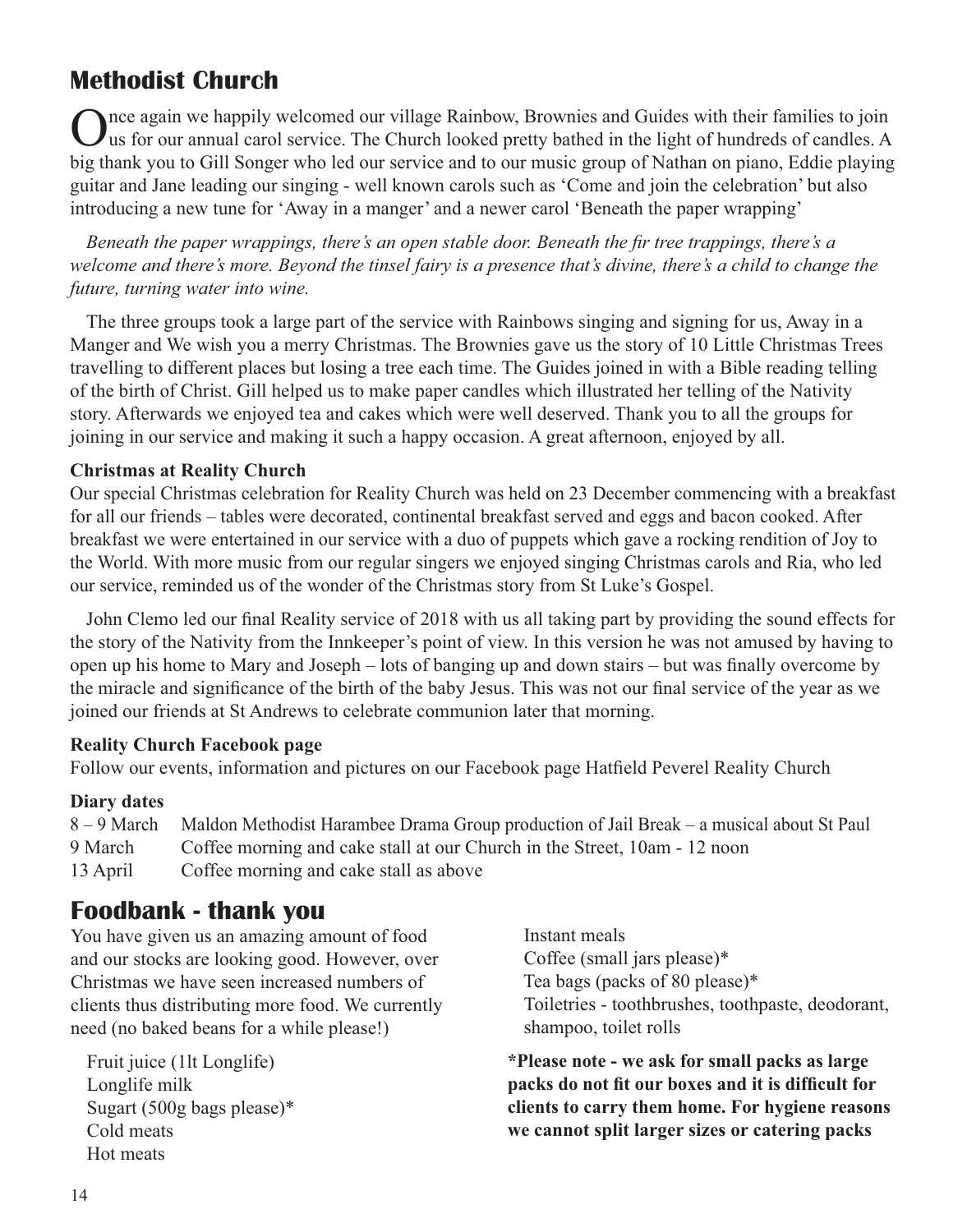## **Farleigh Hospice launches the Hospice Outreach Project(HOP)**

HOP is designed to deliver hospice care directly to the community. This new bespoke vehicle will provide accessible information and support to people who are ill, bereaved, or worried about someone who is. The HOP will serve a community of 377,000, including Chelmsford, Braintree, Maldon, South Woodham Ferrers, Witham and the surrounding villages - including Hatfield Peverel.

The information team of specially trained staff and volunteers will provide much needed information and support



*Her Majesty's Lord Lieutenant of Essex, Mrs Jennifer Tolhurst, cuts the tape at the aunch of the new HOP vehicle*

for people who have a life-limiting illness, listening to their concerns and worries and sharing information about Farleigh Hospice and other services available to them. The HOP vehicle will be visiting communities across mid Essex. To find out more visit www.farleighhospice.org This service is also offered to support families, carers and people who are bereaved. The team work closely with other national and local charities and Broomfield Hospital to ensure information is up to date, relevant and easily accessible.

## **New Nursery uniforms for 2019**

We have welcomed 2019 in with a new uniform for both practitioners and children. The nursery has been brightened up with cerise pink T-shirts with navy teddy emblem for the adults and navy with a cerise teddy for the children.



We have enjoyed welcoming our new children into the nursery and are looking forward to an exciting term.

Our Preschool children focus on a letter of the week in line with the finger phonic scheme. This week is C week; the children have been counting cookies and

drawing things beginning with C.

This term we are  $\sim$  looking forward to celebrating Chinese New Year and  $\sqrt{1 + \frac{1}{\epsilon}}$  the year of the Pig. We will be eating Chinese food  $\bigcup \bigcup \{$  and dancing with a dragon. We are building on the children's interest in their environment as things start to grow. Our Amaryllis is 'like a beanstalk' one



New pink uniform.



of the children said. On our Interest Table we have cucumber, an apple, a cheese sandwich and a carrot. The children have observed changes happening to the food as it decays.

The nursery has an Ofsted rating of Outstanding and is managed by Belinda Wakelin who has a BA Degree in Early Years and holds Early Years Professional Status with a well qualified team. As well as nursery we run a before and after school for children up to the age of 8 years old. For availability of spaces please telephone 01245 382450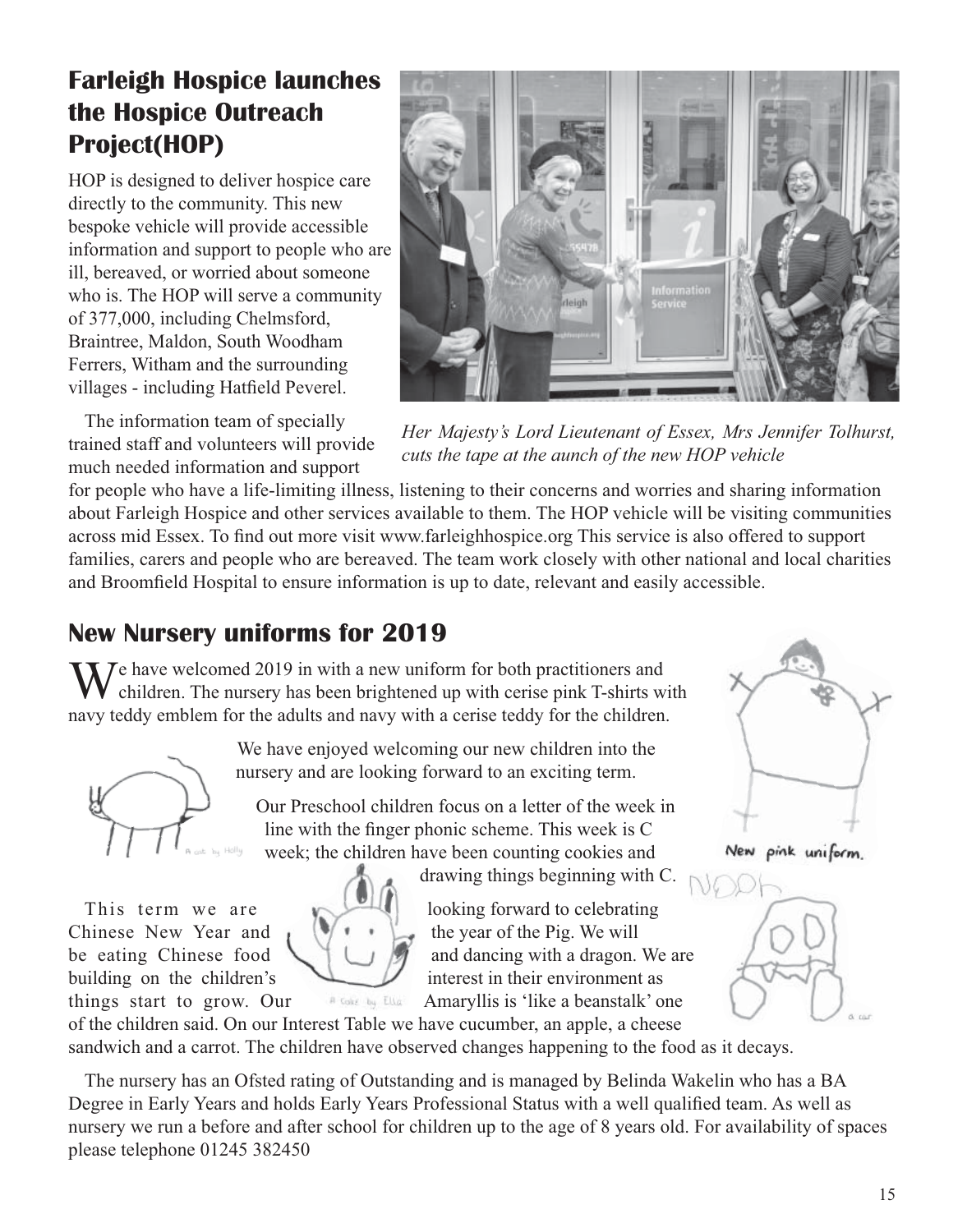## **Maldon Film Club**

**Maldon Town Hall** www.maldonfilmclub.info, or visit Maldon Tourist Office, phone 01621 869340

The Club meets in Maldon Town Hall<br>
fortnightly on a Wednesday. Membership is open to all and new members will be made very welcome. Doors open 7.15pm, wine and soft drinks available at a charge from 7.30, films begin 8pm. It screens a programme of the best recently released English and foreign films. The season finishes on Wednesday 29 May.

#### **Wednesday 20 February I am not your Negro**

*James Baldwin, in 1979, began a personal account of friends who were assassinated. The book was never finished and Raoul Peck's documentary envisions a journey into Black history, connecting the past of the Civil Rights movement to the present*

#### **Wednesday 6 March Loveless**

*Russian drama - two couples embark on new lives when their 12-year-old son disappears*

**Wednesday 20 March The Shape of Water** *English other-worldly fairy tale set against the back drop of Cold War America 1962*

**Wednesday 3 April The Midwife** *French drama*

**Wednesday 17 April In Between** *Hebrew/Arabic - three Palestinian women living in Israel society struggle to be accepted*

#### **Wednesday 1 May Film Stars don't die AGM/social evening in Liverpool**

English drama/romance set in 1970s and based on the memoirs of Liverpudlian Peter Turmer (Jamie Bell). This is his love story with ageing Hollywood star Gloria Grahame (Annette Bening)

**Wednesday 15 May Frantz** French/German drama/romance story of discovery and growth set in post WW1 Germany

**Wednesday 29 May The Florida Project**

**Information above for further details and an application form. Or come along on the night, you would be very welcome.** 



## **Charity Barn Dance**

**Raising funds for Helen Rollason Cancer Charity**

> **Saturday 6th April 7.30-11.00pm**

**Woodham Walter Village Hall**

**Live music by Maldon group Metric Foot Band**

**Tickets £7 - bring your own food & drink**

**Contact 01621 859202.**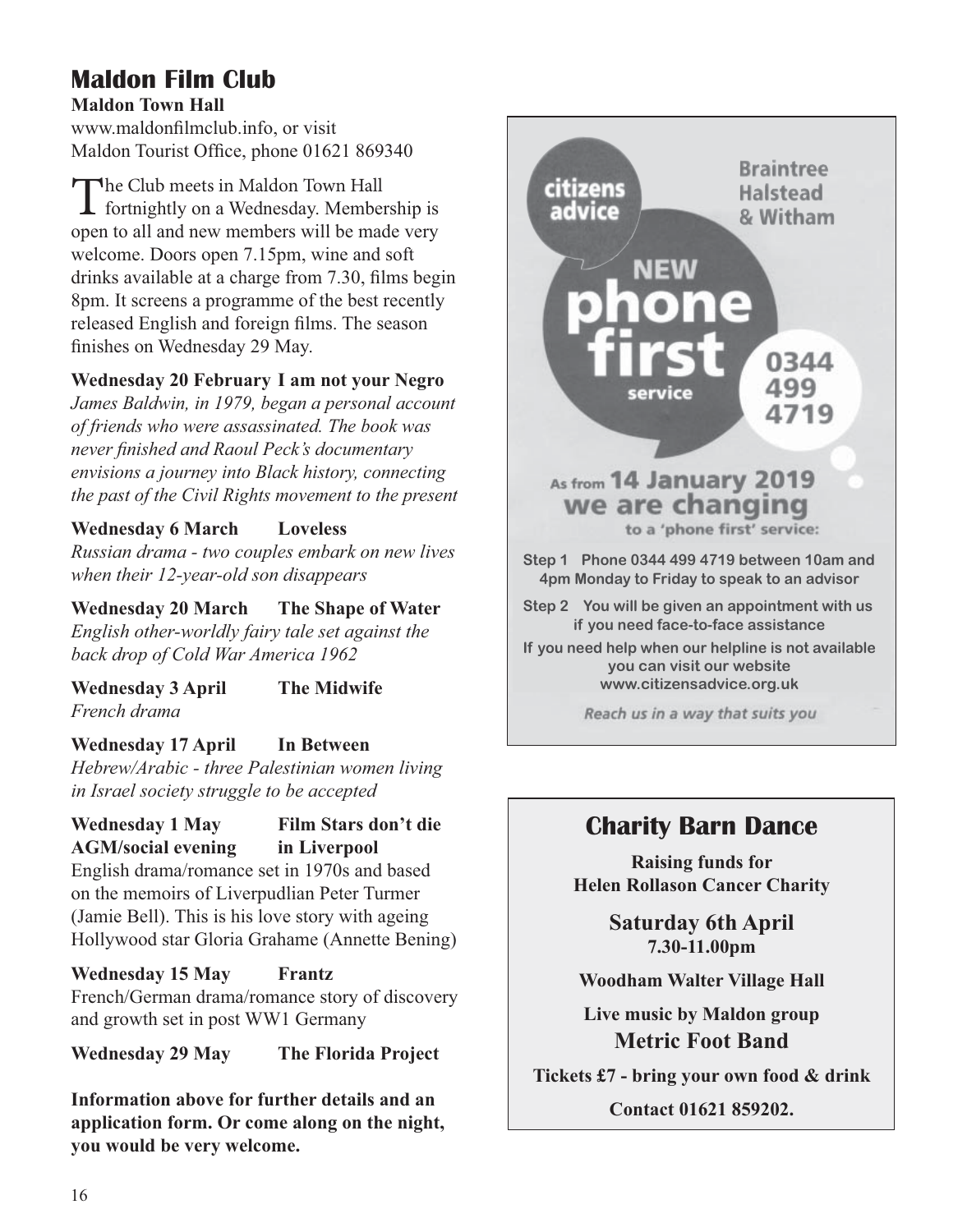## **James Martin Page - 1925 - 2018**

#### **A man of many talents - and a love for life**

**J** im had another life before we in Hatfiel<br>Peverel got to know and love him - his **Tim had another life before we in Hatfield** enthusiasm for everything and everybody, his love of the countryside, walking, cycling, - map reading was a particular passion which stood him in good stead in his career. In his early years he sang in the choir until his voice broke when he took up bell ringing which remained a lifelong passion. His life story reads like an exciting travelogue, filled with friends and colleagues, dogs and family.

His work life included City Surveyor in Gainsborough, town planning in Pontypridd. (*Hence his choice of hymns for his memorial service. 'Guide me O thou great redeemer' the tune of which, Cym Rhondda, was written in Pontypridd where he lived, 'Calon Lan', 'Love divine all loves excelling' to the tune Blaenwern.*) Once he cycled from there to Lincoln – serious long distance cycling! It was here he surveyed the route of the 'head of the valleys' road to prove it could be built.

In 1947 he met Mary Hickson in Hertforshire's newly created planning department - they married in Hatfield in 1950. They later had three daughters.

Nearer home, in 1971 he moved into tertiary education as a lecturer at Chelmsford Polytechnic where he remained until he retired. He was in his element teaching as he had an encyclopaedic memory of town history and could give detailed history of many towns. You could not visit a town without him filling you in with a detailed guide of its history. In later years he took parties for town walks explaining what they could see.

He and Mary got involved in the Farleigh Hospice in its early days. And raised over £50,000 by running a coin exchange.

Retirement in 1983 and his long and happy life with Mary at Gleneagles Way began. They lived in this home the longest. They had many friends and were involved in local activities, in particular St Andrews and Ulting churches (see page 13). In later years he was a member of the Scouts management committee.

He lectured for the WEA all over Essex and was a member of the Hatfield Peverel group - where he also lectured. His extensive knowledge amazed us.



Jim was a compulsive planner, he was ever adapting the house here for Mary and his needs so he could continue independent living. He researched many projects, from wartime air crashes to the analysis of East Anglian carters, tithe maps of this parish. He always had a research project on the go!

Afer Mary died his daughter Sue came to live with him along with her dog, Orca, so he had companionship in later years.

A family man, in his 80s he would be on his knees playing with his great grandchildren's train set. There were always toys in the lounge at Gleneagles Way for any visiting child to play with. His love of bell ringing stayed with him and at 90 he returned to ring the bells at Willingham.

He remained very active up to a year ago and was able to go out for short trips. He died peacefully in his sleep at home on 28 December, 2018.

## **Global village on books**

The BOOK is a revolutionary breakthrough in tehnology; no wire, no batteries, nothing to be connected or switched on. It is so easy to use even a child can operate it. Just lift its cover. Compact and portable, it can be used anywhere, yet it is powerful enough to hold as much information as a CD-ROM. Each BOOK is constructed of sequentially numbered sheets of paper (recyclable) each capable of holding thousands of bits of information. The BOOK never crashes and never needs re-booting - need I say more?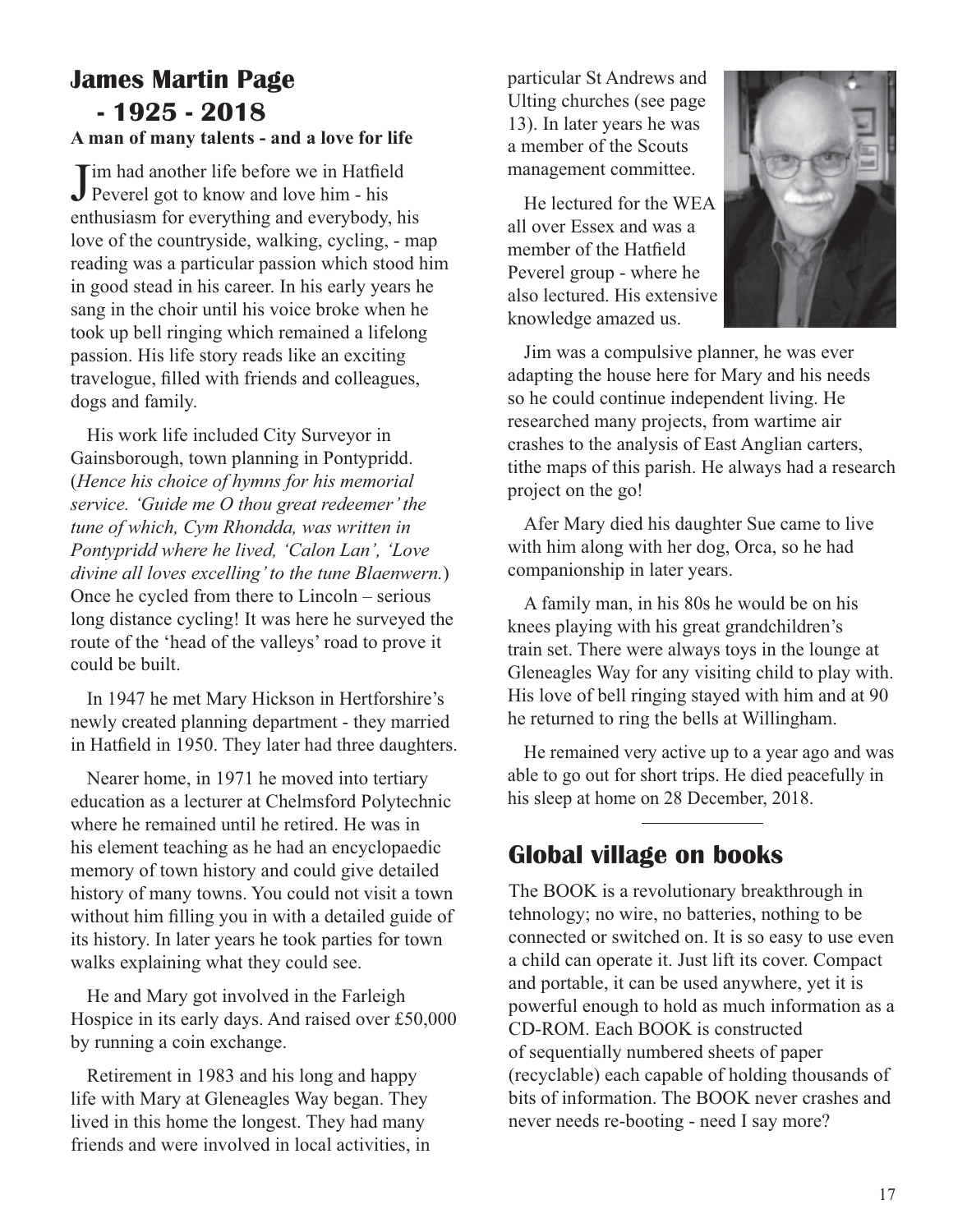## **Festive food and drink, January geniuses and majestic moments in February!**

#### **Peverel Wine Club – Vee Green, Secretary (01245 355723) www.peverelwineclub.co.uk email peverelwineclub@hotmail.co.uk**

As the Gremlins attacked the Wine Club report for December 2018 and replaced<br>it with the report for December 2017, there is quite a lot to cover! The AGM took place in the village hall on 10 October, with Chairman Graham Bushby, Treasurer Linda Fisher and Committee member Henryk Podlesny all safely re-elected. We were also

delighted to welcome two new volunteers to the committee – Nick and Jill Shakespear, whom we are sure will bring forward lots of new ideas and suggestions for the Club.

November's meeting was a much jollier affair, the theme being What's Good for Christmas? Six wines were tasted, suggested to accompany canapés, a seafood starter, turkey, beef, cheese and pudding, each with appropriate pick-ups to get us thinking in festive mode. The six presenters also suggested wines and food which DIDN'T go well together, and possible alternatives for those who only drank white or red wine. We were surprised to learn that one particularly murderous marriage of wine and food is a match we make all the time at special occasions – pairing a Brut champagne or sparkling wine with a very sweet iced wedding or Christmas cake! The dryness of the wine and the sugariness of the icing completely clash with each other! The suggestion was either to drink a sweet Asti Spumante, perfect with all sweet puddings and cakes, or to drink the Brut champagne **before** tackling the cake! The wine of the evening was generally agreed to be a very pleasant Porta 6 Portuguese red wine from Majestic, excellent with beef and cheese at a price that wouldn't break the bank!

In December, we enjoyed the Club's annual Christmas Party in the village hall, tucking into a 4-course supper provided by members and committee before dancing the night away once more to the live music of local star Ian Jordan – all for the very modest cost of £5 for members and £10 for visitors. January brought the delights of a brand-new programme for 2019, starting with the now traditional intra-club quiz in the capable hands of question master Graham Bushby. There was a good turnout of members and guests, and the keenly-fought contest ended up being won by Ann and John Riddleston, Dave and Marian Belshaw and their brainy guests. Well done!

We are now eagerly looking forward to our next meeting on 13 February in the village hall, when we shall be welcoming a speaker from Majestic introducing a selection of white and red wines from the Majestic Loves range, an appropriate topic so close to Valentine's Day. If you'd like to join us at any time for a light-hearted and inexpensive evening out, you would be very welcome, but please give Vee a ring beforehand to confirm attendance (and to ensure we have enough of everything to eat and drink!) on 01245 355723, or Graham on 01245 380472. Just have a look to see the date and topic for each month's meeting on our website at www.peverelwineclub.co.uk/ The Club meets normally on the second Wednesday of the month at 8pm in the village hall, but with some exceptions (including Christmas, which is the third Wednesday), so that it is always worth phoning first, especially during the summer months.

#### **More gremlines - apologies to**

Vee Green, our reliable and on-time Wine Club correspondent for printing her 2017 report instead of 2018 in the Christmas Review. And Nicky Shelley for acknowledging her lovely field of poppies and its painters to Hatfield Peverel Nursery. instead of Nickey's Childminding.

#### **Tweet, tweet**

In March the cuckoo sits upon his perch In April he tunes his bill. In May he sing both night and day, And in June alters his tune. In July away he fly *(Devon)*

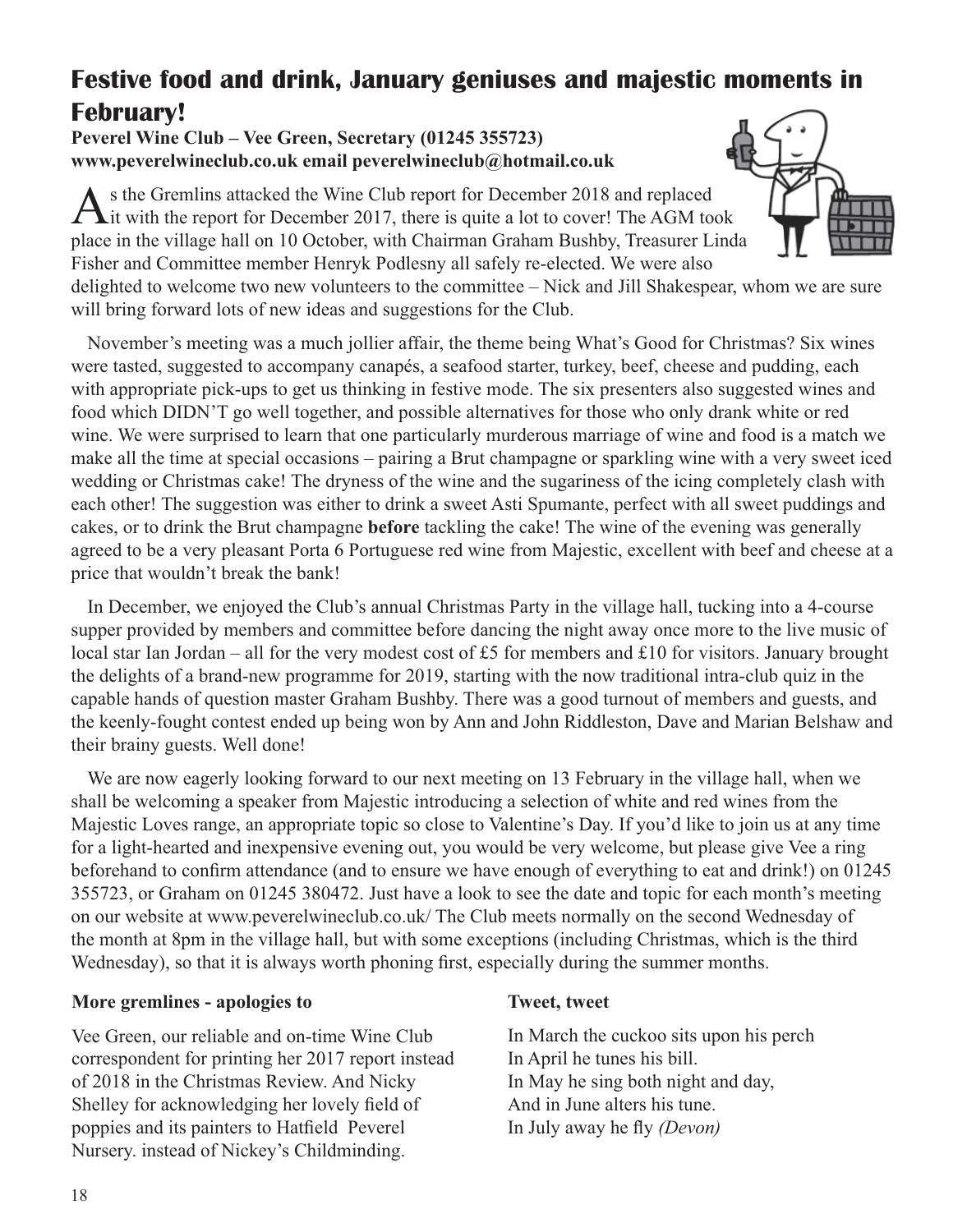## **Useful telephone numbers**

Please contact the editors for additions/errors.

| <b>Age UK Essex</b>                                | 01245 346106 |  |
|----------------------------------------------------|--------------|--|
| <b>Anglian Water, 24 hours</b>                     | 0800 919 155 |  |
| <b>Braintree District Council</b>                  | 01376 552525 |  |
| Clean Team ring number above and ask for           |              |  |
| <b>Customer Services</b>                           |              |  |
| Witham Area Office in Witham Library               |              |  |
| - for walk-in enquiries only                       |              |  |
| <b>Churches</b>                                    |              |  |
| St Andrew's (C of E), vicar                        | 01245 380958 |  |
| Methodist Church, minister                         | 01621 853423 |  |
| Catholic Church, Witham, priest 01376 512219       |              |  |
| <b>Citizens Advice Bureau Witham</b>               | 0344 4994719 |  |
| Drop-in sessions Mon/Tue/Thur/Fri 10am - 1pm       |              |  |
| Appoinments only Thurs afternoon 1 - 4pm           |              |  |
| Doctors, health services                           |              |  |
| Hatfield Peverel doctors' surgery                  | 01245 380324 |  |
| NHS - non-emergency helpline                       | 111          |  |
| Pharmacy, Hadfelda Square                          | 01245 380130 |  |
| <b>Electricity - emergency</b>                     | 0800 7838838 |  |
| <b>Essex County Council</b>                        | 01245 492211 |  |
| Essex & Suffolk Water 24 hours                     | 0845 7820999 |  |
| <b>First In Essex Buses Ltd</b>                    | 01245 293400 |  |
| Gas - emergency                                    | 0800 111999  |  |
| <b>Harlequin Children's Centre</b>                 | 01376 535270 |  |
| Free support and services for children under 5     |              |  |
| <b>Hospitals</b>                                   |              |  |
| Broomfield (A&E);                                  | 01245 362000 |  |
| St Peters, Maldon                                  | 01621 725323 |  |
| Libraries (enquiry line)                           | 0345 6037628 |  |
| <b>Hatfield Peverel</b>                            |              |  |
| Tuesday, Thursday 1 - 5pm                          |              |  |
| Wednesday, Saturday 9am - 1pm                      |              |  |
| Witham - use enquiry line above                    |              |  |
| Police Non-emergency calls                         | 101          |  |
| Use 101 also for the local officer                 |              |  |
| Emergency calls                                    | 999          |  |
| Police Stations, Braintree, Chelmsford             |              |  |
| Opening hours, Monday - Saturday, 12.00 to 6pm     |              |  |
| <b>Post Office</b>                                 | 01245 382787 |  |
| <b>Railway Information</b>                         |              |  |
| Greater Anglia                                     | 03456 007245 |  |
| National Rail Enquiries (24 hrs)                   | 03457 484950 |  |
| <b>Registrar of Births, Marriages &amp; Deaths</b> |              |  |
| Witham, by appointment only                        | 03456 037632 |  |
| Braintree, by appointment only                     | 03456 037632 |  |
|                                                    |              |  |
|                                                    |              |  |

| <b>The Change Project</b>                   | 01245 258680 |  |
|---------------------------------------------|--------------|--|
|                                             | 08453 727701 |  |
| Samaritans (24 hours - toll free)           | 08457 909090 |  |
| <b>Schools</b>                              |              |  |
| St Andrew's Junior School                   | 01245 380131 |  |
| Hatfield Peverel Infant School              | 01245 380220 |  |
| Hatfield Peverel Day Nursery                | 01245 382450 |  |
| Tiger Tots Toddler Group                    | 07886 021048 |  |
| Charlotte Greaves                           | 07527 763038 |  |
| <b>Social Services</b>                      | 0345 6037630 |  |
| <b>Community Agent for Hatfield Peverel</b> |              |  |
| Jan Hawkins                                 | 07540 720605 |  |
| Office                                      | 01376 574330 |  |
| Village hall                                | 01245381481  |  |

**Let us know of useful services to add to this list**

## **Hatfield Peverel Parish Council**

**Committees and working parties** Community Events (CE) Employment (Emp), Finance/General purposes (FG), Neighbourhood Development Plan (NDP), Planning (P), Traffic (T) Village Environment (E) To be notifed (TBN)

#### **Councillors (and their working parties)**

| Sarah Gaeta, Parish Clerk             | 01245 382865 |
|---------------------------------------|--------------|
| parishclerk@hatfieldpeverelpc.com     |              |
| Mark Weale Chair (CE/FG/P)            | 01245 381726 |
| David Broddle (P)                     | 01245 382829 |
| <b>Charley Dervish (CE/T)</b>         | 07809 687944 |
| Marel Elliston (Emp/E/FG)             | 01245 380827 |
| <b>Suzanne Evans Vice Chair (Emp)</b> | 01245 382397 |
| <b>Kevin Gallifant (P)</b>            | 01245 381850 |
| <b>Simon Hinkley (TBN)</b>            | 01245 381847 |
| Ted Munt (E/Emp/FG/NDP)               | 01245 381135 |
| <b>John Pennick</b>                   | 07881 415383 |
| <b>Reginald Peters (T)</b>            | 07484 377876 |
| <b>Mike Renow (NDP/P)</b>             | 01245 380071 |
| Linda Shaw $(P)$                      | 01245 382669 |
| Diane Wallace (CE/E/NDP/P)            | 01245 381485 |
| <b>District Councillors</b>           |              |
| <b>David Bebb</b>                     | 01245 381065 |
| <b>James Coleridge</b>                | 07534 275449 |
| <b>County Councillor</b>              |              |
| <b>Derrick Louis</b>                  | 07918 721526 |